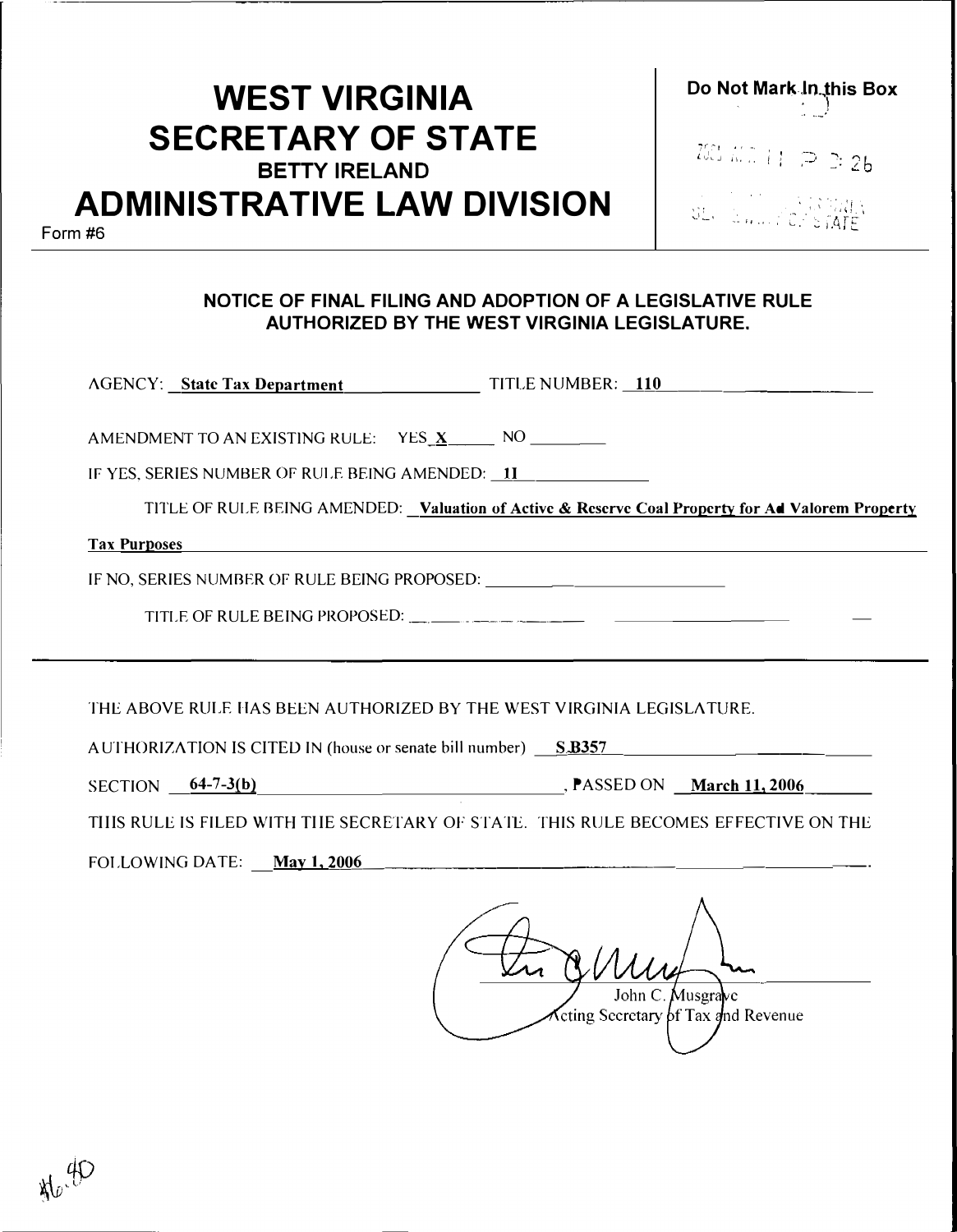#### **TITLE 110 WEST VIRGINIA LEGISLATIVE RULE DEPARTMENT OF TAX AND REVENUE DIVISION OF TAX**

 $\mathbb{CD}$ 

POS NA H P 3 25

, ' 1

 $\mathbb{S}\mathbb{T}$ r $\mathbb{C}$  .

# .,,, I "t **SERIES 11** .,;·, . \ **VALUATION OF ACTIVE AND RESERVE COAL PROPERTY FOR AD VALOREM PROPERTY TAX PURPOSES**

#### **§110-11-1. General.**

1.1. **Scope.** -- This rule clarifies and implements State law as it relates to the appraisal at market value of active and reserve coal properties.

1.2. **Authority.** -- W. Va. Code §§11-1A-11 and 11-1C-5(b).

- 1.3. **Filing Date.** --
- 1.4. **Effective Date.** --

#### **§110-11-2. Introduction.**

2.1. Coal is one of the several estates in real property which may be owned either separately or in conjunction with other estates. If coal is owned as a separate estate, either absolute, as a leasehold, or in conjunction with other estates, West Virginia property tax law requires ownership to be listed, valued and taxed. Coal may be owned without being mined. Coal title may exist where no coal is actually present (barren), or where the coal is unmineable or mined-out. For valuation purposes this rule classifies coal property into the following categories: Active; Reserve; Unmineable; Mined-out; and Barren.

#### **§110-11-3. Definitions.**

As used in this rule, and unless the context clearly requires a different meaning, the following terms have the meaning ascribed in this section:

3.1. **"Active acre"** means mineable acreage of a bed of coal on an active mining property that will be extracted within the maximum "life of mining" on the property.

3.2. **"Active mining property"** means a mineable bed of coal on a property or portion of a property involved in a mining operation. Each and every bed of coal being mined in a permitted mining operation is a separate active mining property.

3.3. **"Adjusted property value"** means the sum of the adjusted individual coal bed values contained within a property.

3.4. **"Adjusted individual coal bed value"** means the individual coal bed index for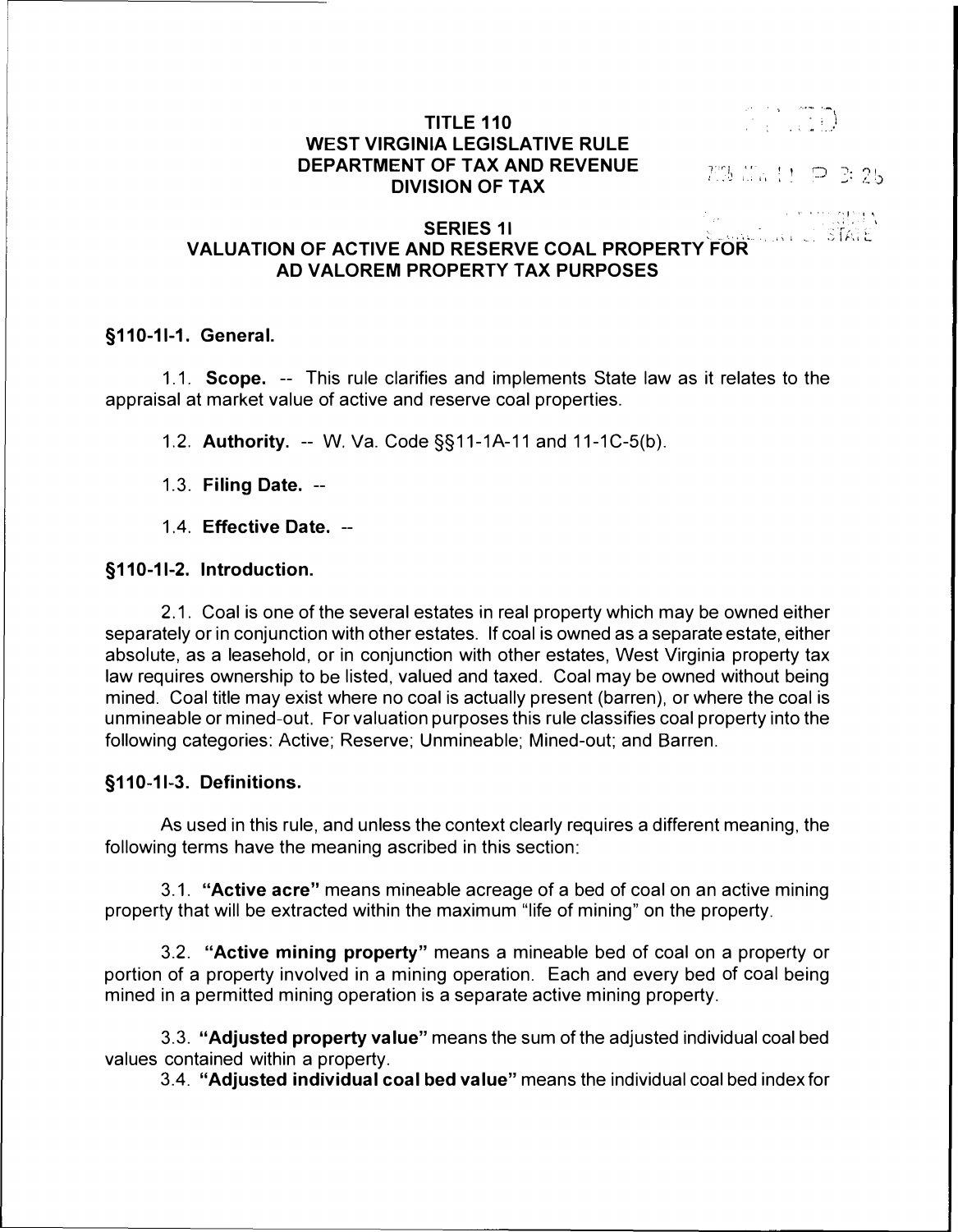each coal bed on a property, multiplied by the aggregate ratio.

3.5. **"Aggregate value"** means the total value of in-place mineable coal in the State.

3.6. **"Aggregate active value"** means the total value of active acres on an active mining property in the State on the November 15<sup>th</sup> next succeeding the July 1<sup>st</sup> assessment date.

3.7. **"Aggregate ratio"** means aggregate reserve value divided by the aggregate reserve index.

3.8. **"Aggregate reserve value"** means the aggregate value less the aggregate active value.

3.9. **"Aggregate reserve index"** means the sum of products of the individual property calculations as determined by the reserve coal valuation model (RCVM).

3.10. **"Annual acres mined"** means the annual production (as defined in this Section 3) divided by the product of the average thickness in feet of the coal bed being mined (as detailed in annual mining reports), multiplied by eighteen hundred (1800) tons per acre-foot coal density, multiplied by the clean coal recovery rate (either run-of-mine or washed). Appendix A, Formula 1, of this rule is the formula used for calculating annual acres mined.

3.11. **"Annual production"** means the production of coal from mining operations as reported by coal bed and by mine.

3.11.1. Annual production, for active mining valuation purposes, means the arithmetic mean of the annual rate of coal production of three (3) years' production for the three most recent calendar years preceding the July 1st assessment date. If production during any of the three (3) years occurred during a period of less than eleven (11) months, the production shall be annualized before an annual production is calculated.

3.11.2. Annual production, for purposes of determining the aggregate value, means the arithmetic mean of the last three calendar years of the total tons of coal mined in West Virginia, as reported to the Office of Miners' Health, Safety, and Training, adjusted for coal actually mined from other states but produced through portals located in West Virginia.

3.12. **"Average coal price"** for purposes of the reserve coal valuation model, means the arithmetic mean of the sum of the last three calendar years of total FOB-source (point of sale, no transportation) values of steam coal mined in West Virginia and sold on the spot market as reported on FERG Form 423 to the United States Department of Energy (USDOE) and to the West Virginia Public Service Commission (WVPSC), divided by annual production, expressed in dollars/ton. Average coal price can also be expressed in dollars per million BTU and is determined by dividing the arithmetic mean of the sum of coal sales, by the sum of all steam coal BTU mined in West Virginia and sold on the "spot" market as reported on FERG Form 423 to the United States Department Of Energy and to the West Virginia Public Service Commission for the three most recent calendar years preceding the July 1st assessment date, calculated for the entire state as well as by coal bed and by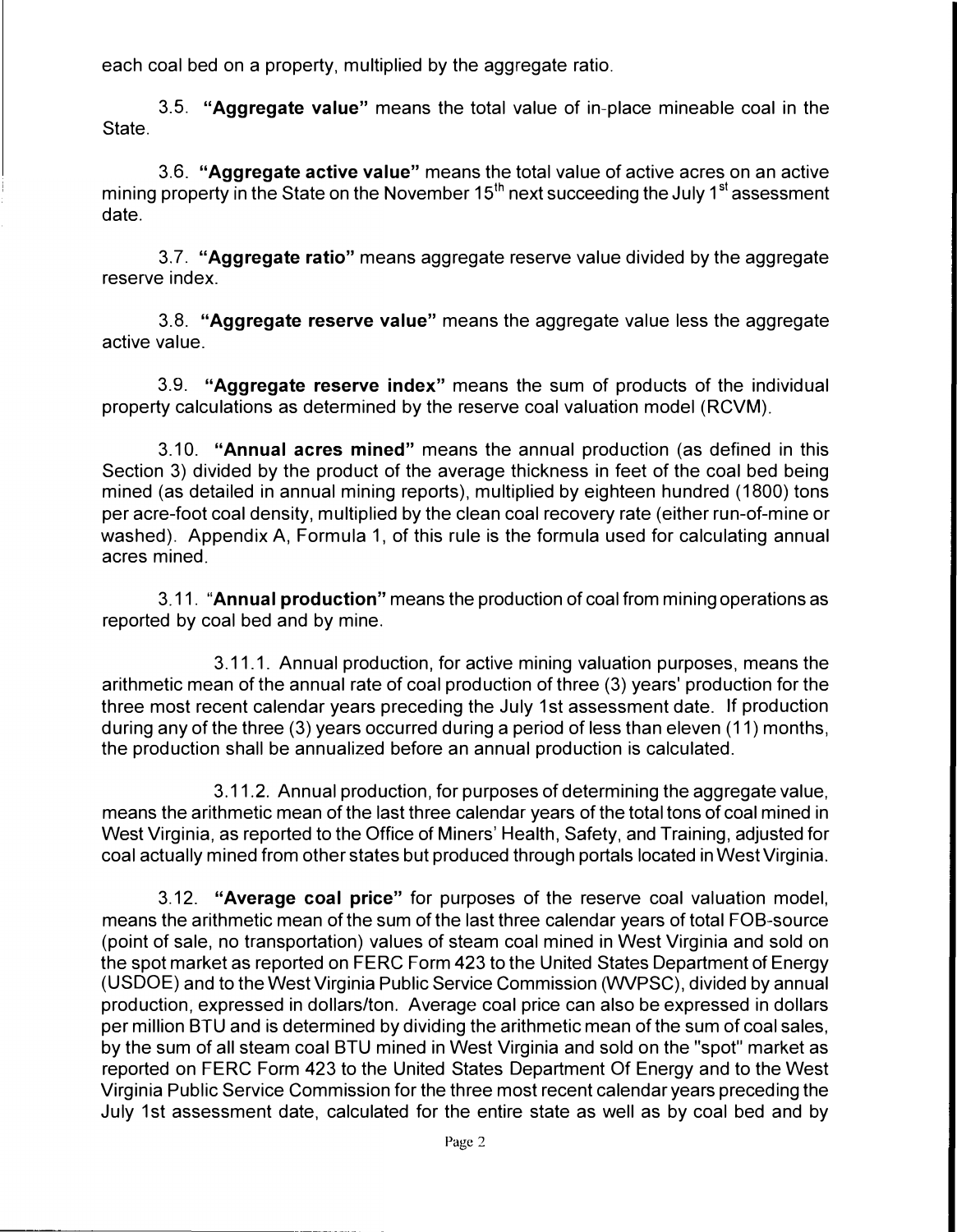location.

3.13. **"Average royalty rate"** for purposes of the reserve coal valuation model, means the arithmetic mean of blended underground and surface coal royalty rates, for leases that have occurred within at least the five (5) calendar years immediately preceding the July 1st assessment date.

3.14. **"Barren"** means fee/mineral/coal properties where the coal rights are owned but the coal was never deposited and/or has been subsequently removed by erosion.

3.15. **"Base market location value"** means the coal price per million BTU by coal bed by location, multiplied by the royalty rate by coal bed by location.

3.16. **"BTU content"** means number of British thermal units (BTU) in one pound of dry coal.

3.17. **"BTU adjustment factor"** means the penalties or bonuses on price related to the BTU content versus market price interaction.

3.18. **"Capitalization rate"** means the rate used to convert an estimate of income into an estimate of market value. The method for calculating the capitalization rate is set forth in Subsection 4.1 of this rule.

## 3.19. **"Clean coal recovery rate"** means:

3.19.1. for active mining purposes, a decimal representing the percentage of marketable coal that is recovered, whether the coal is classified as run-of-mine-clean or washed-clean. The clean coal recovery rate must reflect the difference between calculated whole bed tonnage (tons-in-place) and mined tonnage as reported to the Office of Miners' Health, Safety and Training; and

3.19.2. for reserve coal valuation purposes, a decimal representing an estimate of clean coal that may be recovered based on estimated tons-in-place, estimated mine recoveries and estimated wash recoveries based on area and coal bed information derived from taxpayer reports, other taxpayer-supplied information, publicly-available information, and other information that comes to the attention of the Commissioner.

3.20. **"Coal bed"** means all the coal and associated rock partings, if any, lying between logical and/or practical roof and floor strata.

3.21. **"Coal bed index factor"** is the sum of all reserve coal bed valuation factors, divided by three and rounded to the nearest value of 20, 40, or 80.

3.22. **"Coal in-place price"** means the price per million BTU of estimated clean and marketable coal, before mining. Coal in-place price equals coal price multiplied by the average royalty rate.

3.23. **"Coal Price"** means the FOB-source (point of sale, no transportation) price per million BTU of clean, marketable coal.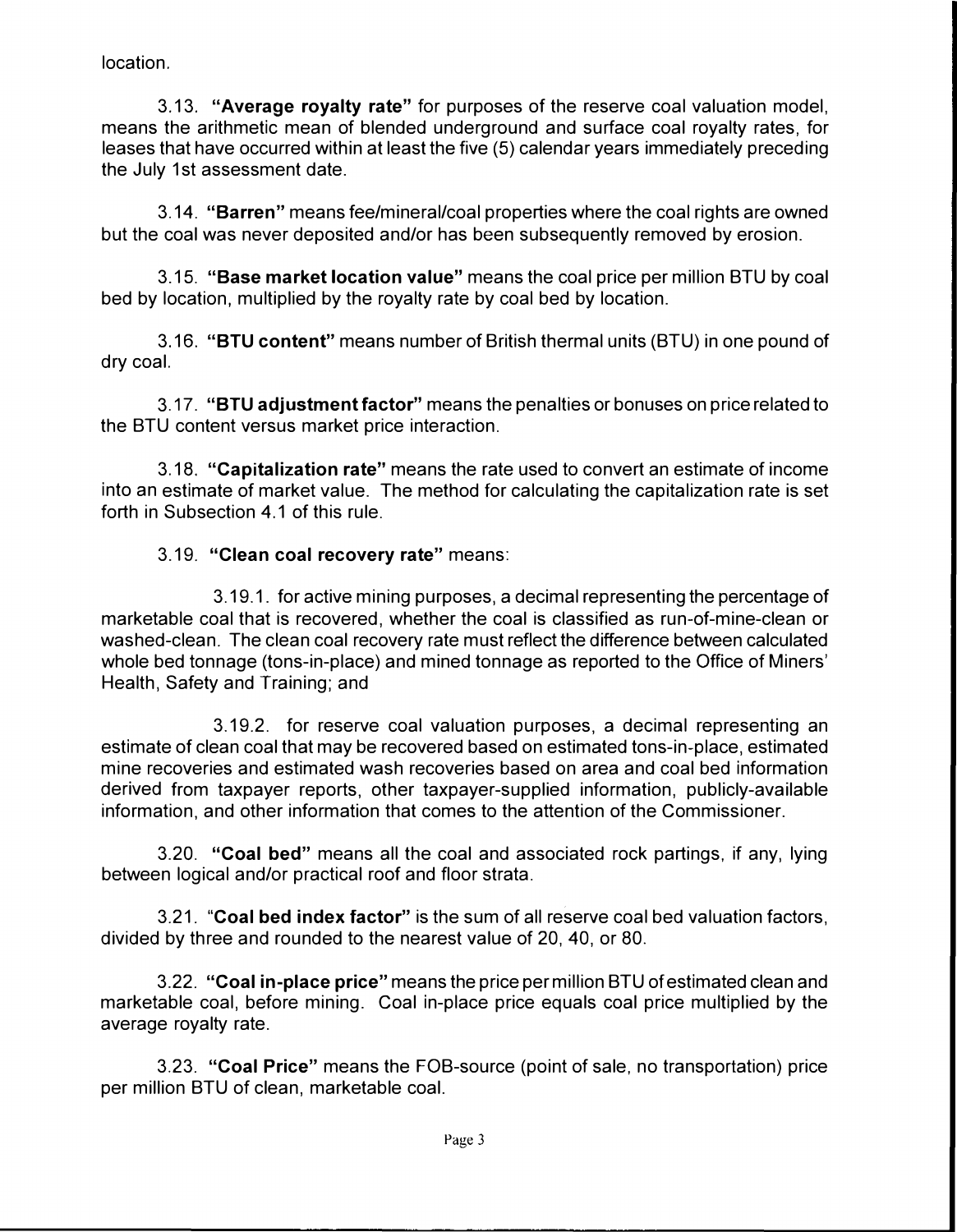3.24. **"Coal property transfer"** means the transfer of coal rights on properties by sale or lease.

3.25. **"Commissioner" or "Tax Commissioner"** means the Tax Commissioner for the State of West Virginia, or his or her delegate.

3.26. **"Discount component"** means a rate reflecting a provision for returning to an investor a sum of money equal to the aggregate of the anticipated return-on-investment over the economic life of an investment.

3.27. **"Environmental factor"** means an index that reflects the environmental impediments to mining, such as wild and scenic rivers, severe acid mine drainage problems, areas designated unsuitable for mining as identified by the Division of Environmental Protection, and other identified impediments.

3.28. **"GIS"** means a geographical information system, which, for purposes of this rule, is a computerized system to map and manage coal-related data.

3.29. **"Individual coal bed index"** means the preliminary derived value for a specific coal bed on a property before adjustment using the aggregate ratio.

3.30. **"Life of mining (mine life)"** means the number of years required to exhaust a coal bed on a particular mining operation.

3.30.1. In the case of appraisal of active mining property, life of mining means the number of years required to exhaust the coal bed at the annual production rate, to a maximum of fifteen (15) years for underground mines and five (5) years for surface mines. Fractional years are rounded to the nearest whole number.

3.30.2. In the case of appraisal of reserves, for the calculation of aggregate value, life of mining means the number of years required to exhaust the total known reserves of coal in West Virginia.

3.31 **"Local Drainage"** means the base-stream-bed elevation of local permanent streams.

3.32 **"Management rate"** means a rate reflecting a return to an investor for the management of similar investment portfolios.

3.33. **"Market interest factor"** means an index that indicates the relative coal market activity in a specified area.

3.34. **"Market mineability factor"** means an index that indicates the relative cost of mining in a specified area.

3.35. **"Metallurgical coal"** means bituminous coal that is suitable for making coke by industries that refine, smelt, and work with iron and/or steel.

3.36. **"Mineable coal bed"** means coal which is situated so that it may be mined using generally accepted mining practices and suitable equipment. Coal beds which are of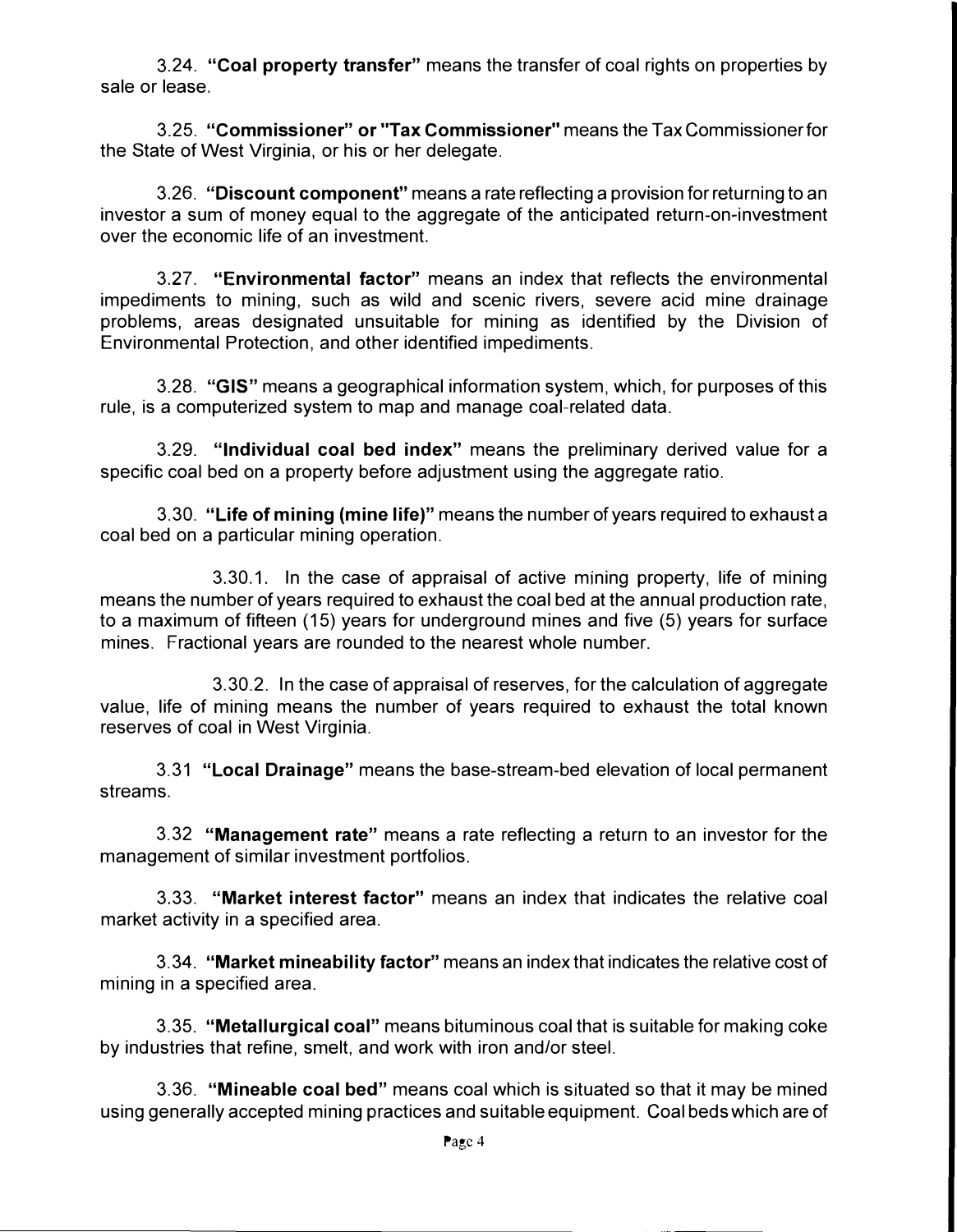a thickness of less than thirty inches (30") shall not be classified as mineable coal unless there is evidence to the contrary.

3.37. **"Mined-out coal bed"** means a bed of coal, or any portion of the bed, which has been depleted by prior mining operations and from which no additional coal is recoverable by generally accepted mining practices and suitable equipment, unless there is evidence to the contrary.

3.38. **"Mining operation"** means an enterprise permitted by the West Virginia Office of Miner's Health Safety and Training/Office of Mining and Reclamation to engage in actively obtaining or preparing to obtain coal or its by-products from the earth's crust, including underground, surface and/or auger mines. Each mining operation may have more than one (1) area designated as "Active mining property."

3.39. **"Multiplier"** means the "Present Worth of One (1) Per Period" for the life of the mining operation employing the capitalization rate determined in Subsection 4.1 of this rule, through application of a standard mid-year life calculation.

3.40. **"Nonliquidity rate"** means a rate reflecting a return to an investor representing the loss of interest on an investment arising from the time required to sell the investment.

3.41. **"Operator"** means an individual, partnership or corporation that is engaged in actively obtaining or preparing to obtain coal and/or its by-products from the earth's crust on an active mining property.

3.42. **"Present value per acre"** means the present value per acre of a coal bed on a reserve property.

3.43. **"Prime coal bed"** means the thickest, previously mined, stratigraphicallyhighest coal bed in an area, with sufficient mineable tons to sustain mining for two (2) years in a specified area at the average rate of mining in the bed, in the general area, for the most recent three (3) calendar years or at a default rate of 100,000 tons per year.

3.44. **"Prime coal bed factor"** means an index that indicates the relative profitability of a set of coal beds in a specified area.

3.45. **"Properties"** means a parcel or group of parcels that are owned or otherwise controlled by a single entity, that are contiguous or otherwise so situated that they could all be treated as a single parcel for purposes of exploiting the coal contained therein.

3.46. **"Property tax component"** means a rate reflecting a provision for returning to an investor a sum of money equal to property taxes paid over the economic life of an investment.

3.47. **"Recapture component"** means a rate reflecting a provision for returning to an investor a sum of money equal to his or her investment.

3.48. **"Reserves"** means those beds of coal, or portions of the beds, which contain mineable coal, but are not active acres on an active mining property.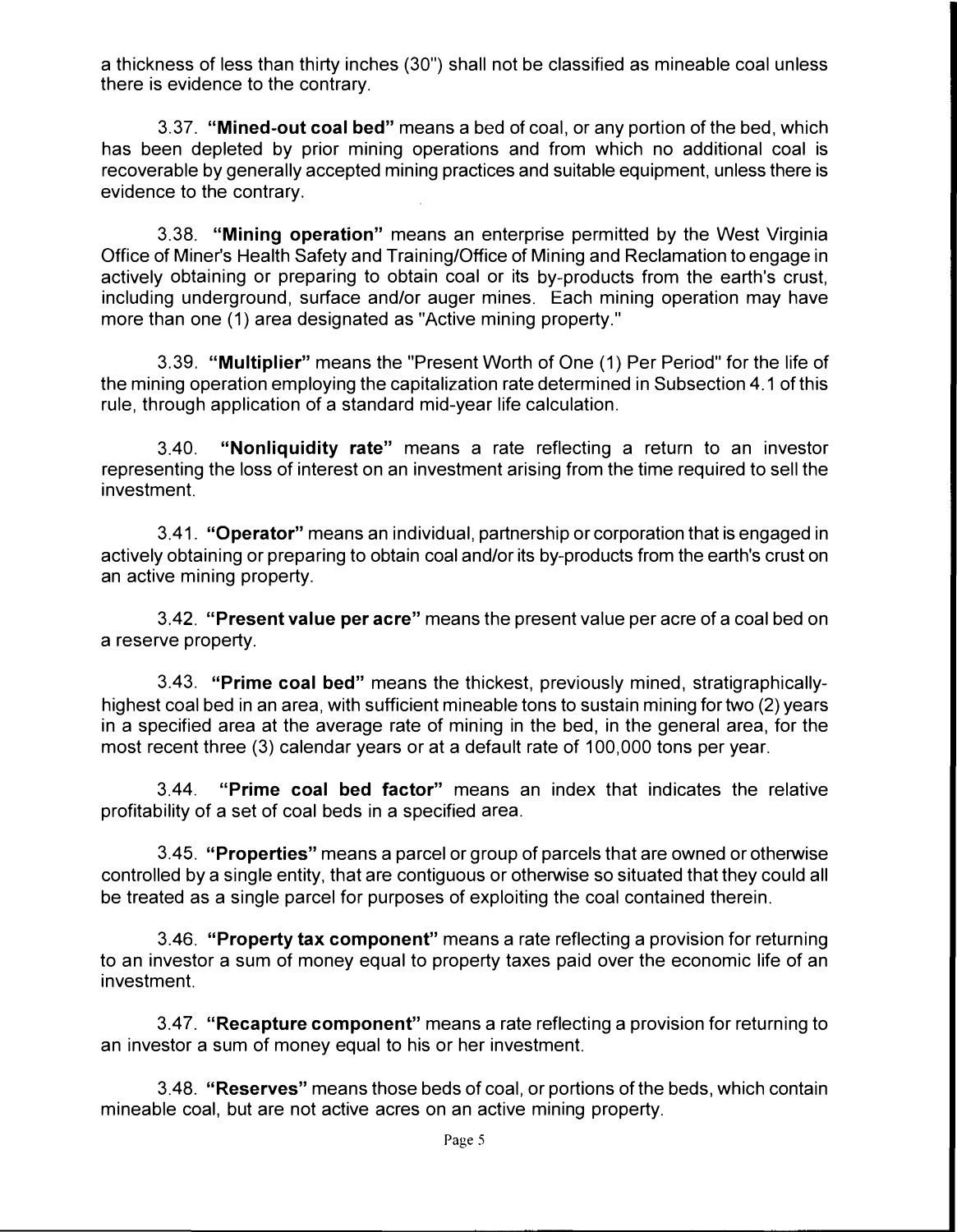3.49. **"Reserve coal property"** means any property for which coal rights are part of the owned estate and which is not part of an active mining property.

3.50. **"Reserve coal valuation model"** is a computerized valuation method applied in a mass appraisal environment to estimate value of reserve coal property for ad valorem property tax purposes.

3.51. **"Risk rate"** means a rate reflecting a return to an investor necessary to attract capital to an investment containing a possible loss of principal and/or interest.

3.52. **"Safe rate"** means a rate reflecting a return to an investor on an investment which has little, if any, likelihood of loss of principal or of loss in anticipated return on investment.

3.53. **"Steam coal"** means bituminous coal that is mineable but that is not suitable for coking by industries that refine, smelt, and work with iron and/or steel.

3.54. **"Sulfur adjustment factor"** means the penalties or bonuses on price related to the Sulfur content versus market price interaction.

3.55. **"Sulfur content"** means a decimal representing the percent of sulfur in dry coal.

3.56. **"Summation discount component"** means a discount rate expressed as the aggregate of a safe rate, risk rate, nonliquidity rate, and management rate, adjusted for inflation.

3.57. **"Thickness"** means the measurement of all coal, including any thinner coals (splits) and also rock partings seen above or below the main block of coal, that comprises part of what is generally understood to be a logical mining unit. Methods of determining thickness for valuation are described in Subsection 4.1 and Subsection 4.2.

3.58. **"Unmineable coal bed"** means coal which is not in a mineable coal bed.

3.59. **"Volatility content"** means a decimal representing the percentage of volatile matter in dry coal.

3.60. **"Volatility factor"** means a factor that identifies coal with a volatility content sufficiently low to render it unsuitable for steam coal markets.

3.61. **"1800 tons per acre foot"** means the weight, in tons, of a relatively clean coal bed one (1) foot in thickness (Thk) and covering one (1) acre, that has an assumed specific gravity of 1.32. The formula for calculating "1800 tons per acre foot" is set forth in Appendix A, Formula 2 of this rule.

#### **§110-11-4. Valuation Methods.**

#### 4.1. **Valuation of active mining property.**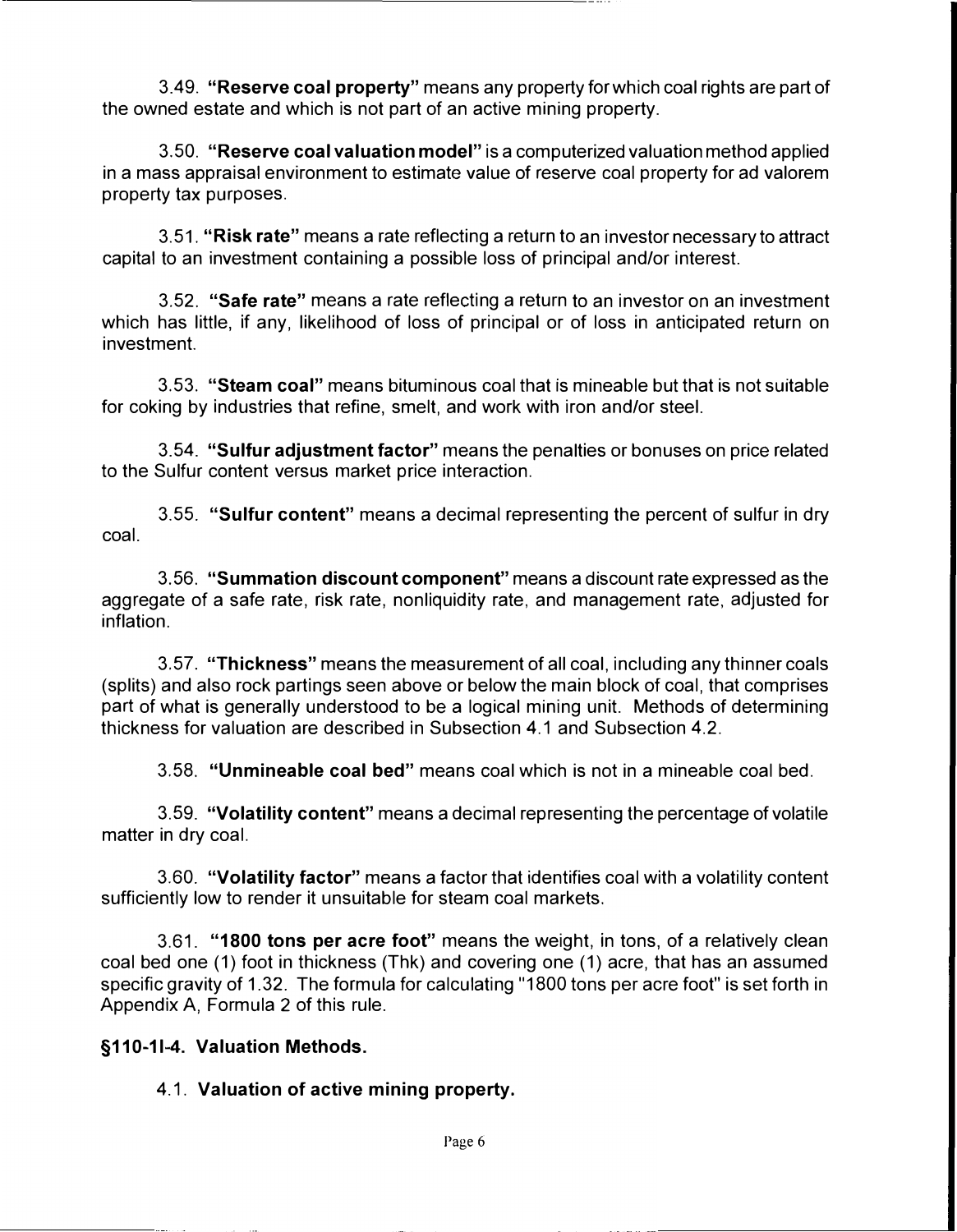4.1.1. **General.** -- The value of active mining property is the sum of the value of active acres and reserves that are included in the active mining property. In no case shall the value per active acre on a coal bed be less than the applicable present value per acre on the coal bed. Unmineable, mined-out and barren acres will not be valued on active mining property.

4.1.2. **Determination of active mining property.** -- The designation of Active mining property areas shall be determined as follows:

4.1.2.a. An operator may designate or assign a portion of the properties to an active mining property when only that portion is suitable for the particular mining purposes. For purposes of determining the actual area of the active mining property, all contiguous properties or portions of properties containing the mineable coal beds that are under lease, regardless of ownership, that fall within the mining portion, shall be included. Properties not leased or owned (adverse}, that fall within the mining portion of active mining property shall have the requisite mineable beds of coal valued as reserves;

4.1.2.b. Any mining operation producing coal from one coal bed shall be designated as an active mining property. If the mining operation is producing coal from multiple coal beds under a single permit, then each coal bed shall be designated as a separate Active mining property;

4.1.2.c. Any mining operation producing coal from one (1) coal bed at different portals and/or high-walls under one (1) specific permit, shall be designated as one (1) Active mining property. If the production of coal involves different mining techniques (e.g. surface/auger or underground mining method}, or if mining sites are separate and generally independent, then each site shall be designated as a separate Active mining property;

4.1.2.d. If more than one permitted mining operation is mining a given coal bed on the same land or mineral property, then each mining operation is a separate Active mining property. Under no circumstances shall the sum of the active acres for all mining operations on each bed exceed the total property acres. As necessary, the Commissioner shall apportion the number of acres for each mining operation, based upon a review of relevant taxpayer and/or operator information and leases, and the respective rates of average annual production;

4.1.2.e. If the permitted mining operation has not begun production by the July 1 assessment date, the mineable coal shall be reported on the Annual Appraisal Report for Production of Coal and valued as reserves. Once a property or portions of a property have been assigned or designated to an Active mining property, it shall continue to be listed on an Annual Appraisal Report until such time as the permit has been retired;

4.1.2.f. If the mine ceases production before the July 1st assessment date, and there is mineable coal remaining in the coal bed, the remainder shall be valued as reserves for the current tax year; and

4.1.2.g. The maximum active mining portion for each coal bed shall be fifteen (15) years for underground mines and five (5) years for surface mines multiplied by the annual acres mined. If the available mineable acreage of the coal bed being mined is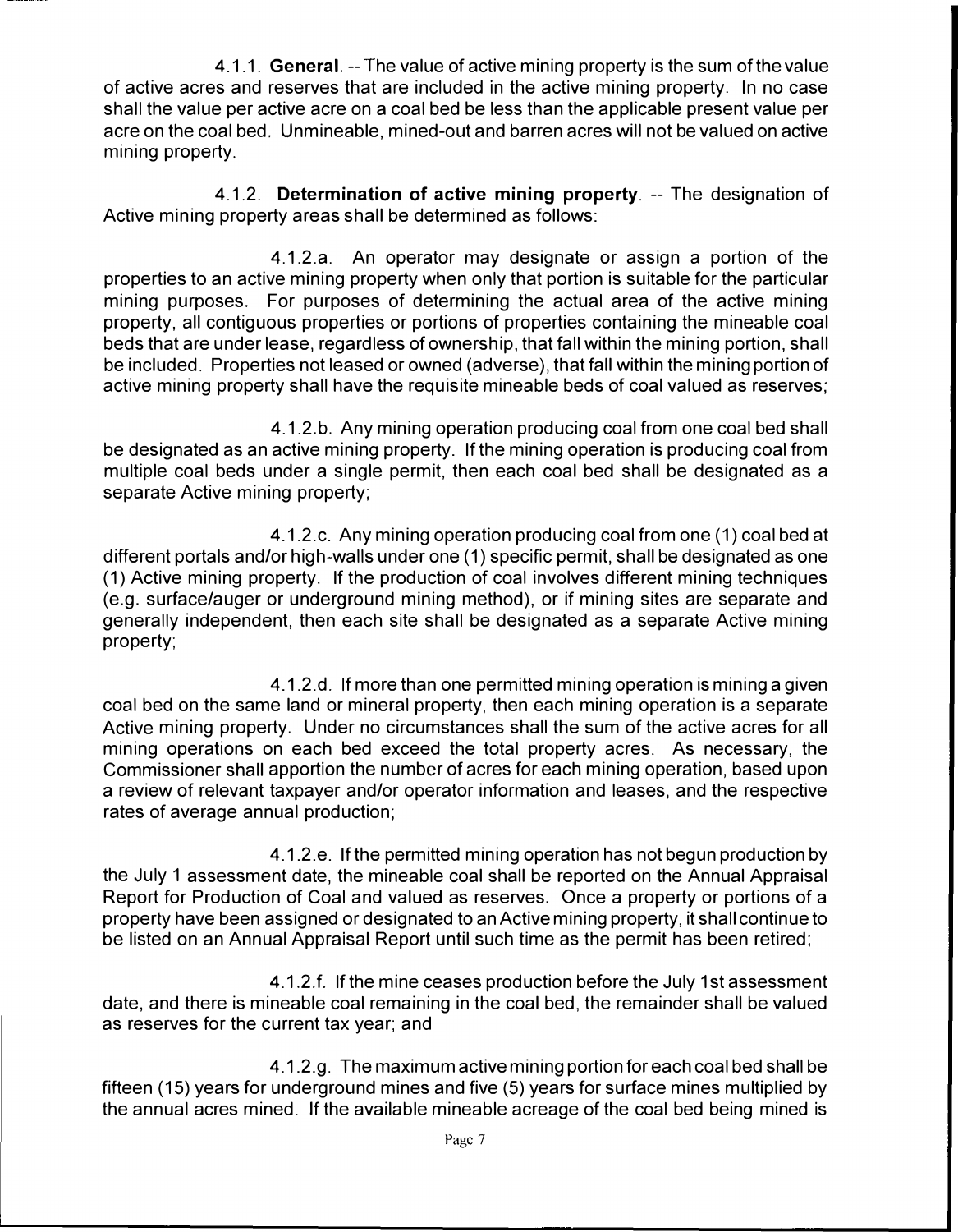less than the maximum amounts listed above, then the total available acreage shall be considered for designation as the active mining portion.

4.1.3. **Determination of annual production.** -- Annual production shall be determined as follows:

4.1.3.a. An arithmetic mean shall be taken of tonnage as reported by producers and verified by the Commissioner through research of West Virginia Office of Miners' Health, Safety, and Training records and/or audit-derived information, for the three most recent calendar years preceding the July 1 assessment date; and

4.1.3.b. If production has not occurred in either the second or third most recent years, the arithmetic mean of the available one or two years production shall be used.

4.1.4. **Value per active acre.** -- In the application of the valuation formula to an Active mining property, the appropriate calculation shall be based upon the actual market to which the coal from the bed is currently being sold, whether it is metallurgical and/or steam. The factors to be used for the valuation formula are: the coal thickness in feet {Thk), 1800 tons per acre foot (1800), the clean coal recovery rate (RR), the Steam Coal royalty rate, underground or surface (SRoy), the Steam Coal Market (SCM), a net present value multiplier (M) and the mine life in years (ML); and the coal thickness in feet (Thk), 1800 tons per acre foot (1800), the clean coal recovery rate (RR) the Metallurgical Coal royalty rate, underground or surface (MRoy), the Metallurgical Coal Market (MCM), a net present value multiplier (M), and the mine life in years (ML). The formula used to determine the value per active acre (\$/ac) is found at Appendix A, Formula 3 of this rule.

4.1.5. **Thickness** {ft.) -- Thickness shall be determined as follows:

4.1.5.a. An arithmetic mean shall be taken of thickness as reported by producers and verified by the Commissioner through review of audit-derived information, for the three most recent calendar years preceding the July 1st assessment date.

4.1.5.b. If production has not occurred in either the second or third most recent years, the arithmetic mean of the available one or two years thickness shall be used.

4.1.6. **Royalty rate.** The royalty rates to be used in Formula 3 (Appendix A), shall be determined for each of the following four (4) different types of coal mining operations.

- 4.1.6.1. Underground mines, steam coal;
- 4.1.6.2. Underground mines, metallurgical coal;
- 4.1.6.3. Surface and/or auger mines, steam coal; and
- 4.1.6.4. Surface and/or auger mines, metallurgical coal.

These royalty rates shall be established annually by the Tax Commissioner after a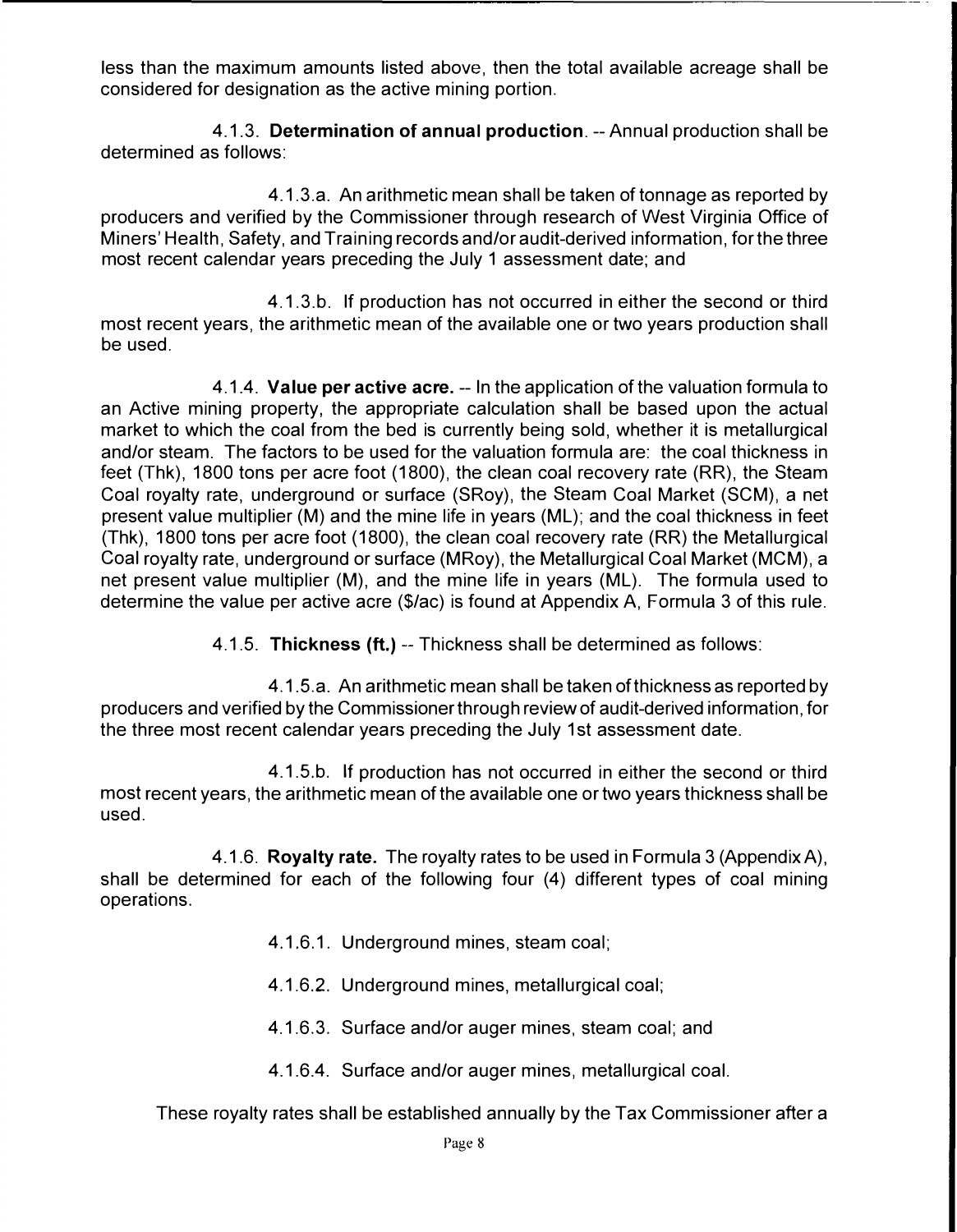review of both recorded and unrecorded, willing seller-willing buyer coal property leases that have occurred in the State of West Virginia and appropriate portions of adjacent states during at least the last five (5) years prior to the July 1 assessment date, and through inspection of any other appropriate information. The Tax Commissioner shall maintain a data base on royalty rates and file a preliminary summary of results in the State Register on or before July 1 of each year; shall accept written public comment on the results until August 1 of each year; and shall issue the final royalty rates on or before September 1 of each year. From this survey, the Tax Commissioner shall select the royalty rates that best typify the coal property leases. In order to convert decimal royalty rates into specific dollars per ton rates, the Tax Commissioner shall separately conduct a review of West Virginia coal selling prices, and select specific selling price rates based on prices best typifying activity in each appraisal year. The selected selling prices per ton when multiplied by the decimal royalty shall result in the specific dollar per ton royalty.

4.1.7. **Determination of capitalization rate.** -- For use in determining the net present value multiplier (M) used in Formula 3, prescribed in this Section 4, a single statewide capitalization rate for coal shall be determined annually by the Tax Commissioner through the use of generally accepted methods of determining those rates. The rate shall be based on the assumption of a level, non-inflating income series. The capitalization rate used to value coal shall be developed considering (1) a discount rate determined by the summation technique, (2) a recapture component, and (3) a property tax rate.

The Commissioner shall conduct a study to develop components for determining the capitalization rate annually and the preliminary results shall be filed in the State Register on or before July 1st of each year. Public comment on the study shall be accepted until August 1st of each year, and final results to be used shall be issued on or before September 1st of each year and filed in the State Register.

4.1.7.1. **Determination of discount component.** -- The summation technique shall be used in developing a discount component of the capitalization rate. The Commissioner shall determine the sum of the safe rate, the nonliquidity rate, the risk rate, and the management rate, and subtract the inflation rate from the sum. The five subcomponents of the discount component are as follows:

4.1.7.1.a. **Safe Rate.** -- The safe rate shall reflect a rate of return that an investor could expect on an investment of minimal risk. It shall be developed by averaging interest rates offered on thirteen-week United States Constant Maturity Treasury Yields for a period of three (3) calendar years prior to the appraisal date.

4.1.7.1.b. **Nonliquidity rate.** -- The nonliquidity rate shall be developed through an annual study to determine a reasonable estimate of time that coal property, when exposed to the market for sale, remains on the market until being sold. The time thus determined shall be used to identify United States Constant Maturity Treasury Yields with similar time differentials in excess of thirteen-week Constant Maturity Treasury Yields. The interest differential between these securities shall be used to represent the nonliquidity rate. For example, if it is determined that a coal property remains on the market for an average of nine months (39 weeks) before being sold, the nonliquidity rate shall be derived by taking the rate on one year Constant Maturity Treasury Yields minus the rate on thirteen-week Constant Maturity Treasury Yields.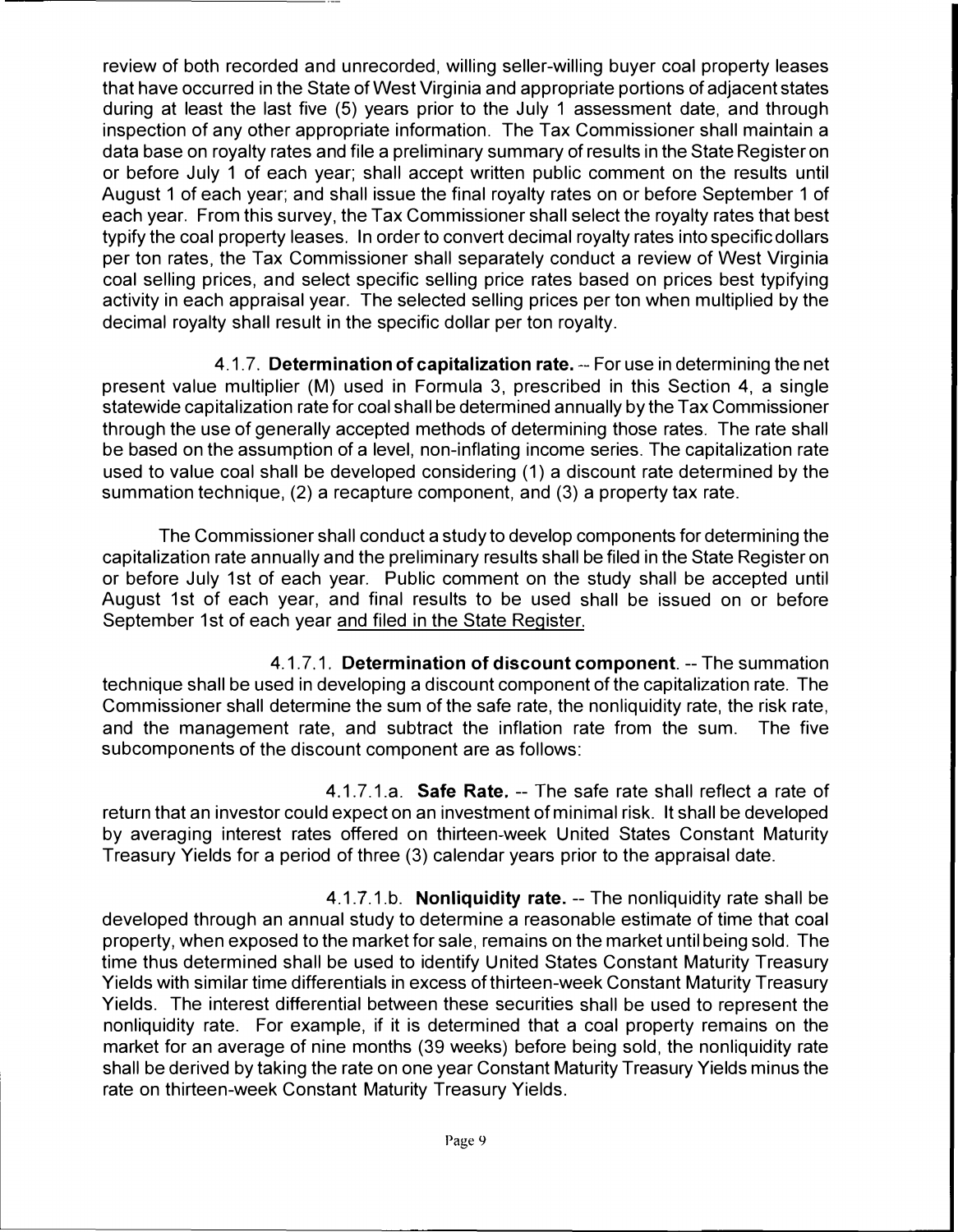4.1.7.1.c. **Risk rate.** -- The relative degree of risk of an investment in coal property is difficult to determine from published interest rates. Interest rates required on loans for acquisition and/or development of coal properties shall be calculated by adding two percent (2%) to the Prime Rate Charged By Banks as published in the Economic Indicators Prepared By The Council Of Economic Advisors For The Joint Economic Committee for each of the three calendar years prior to the July 1 assessment date. The three-year average shall be compared to interest rates offered on thirteen-week United States Constant Maturity Treasury Yields for the same three-year period. The difference between the two combined with bands of investment analysis shall be used as a basis to estimate the risk rate.

4.1.7.1.d. **Management rate.** -- The management rate represents the cost of managing the investment, not the cost of managing the coal property. Because the management rate has historically been one-half of one percent (0.5%) of the value of investment portfolios, for purposes of determining the discount component the management rate shall be one-half of one percent (0.5%).

4.1.7.1.e. **Inflation rate (negative).** -- Nominal interest rates, including the "safe rate" mentioned above, are higher than real rates by an amount representing expectation of future inflation. However, net annual income from coal property is to be estimated assuming level future royalties (no inflation). Therefore, the capitalization rate must be a real rate, net of expectation of inflation. The inflation rate will be estimated through analysis of the most recent three calendar years of an appropriate United States Department of Labor, Bureau of Labor Statistics price index, as determined by the Tax Commissioner. Beginning in Tax Year 2003, the inflation rate shall be estimated through analysis of the most recent three calendar years of an appropriate United States Department of Labor, Bureau of Labor Statistics price index, as determined by the Tax Commissioner.

4.1.7.2. **Recapture component.** -- Selection of a multiplier will be accomplished through access of a standard mid-year Life Inwood table. The Inwood table has a recapture built into the table coefficients. Inclusion of a recapture component in the capitalization rate is therefore not appropriate.

4.1.7.3. **Determination of property tax component.** -- This component shall be derived by multiplying the assessment rate by the statewide average of tax rates on Class Ill property. At the present time, research indicates that royalty rates do not include property taxes as a component; rather, property taxes are paid by the producer as additional compensation. Thus, this component shall not be used in the capitalization rate as defined in this rule unless the general practice of the coal industry changes.

4.1.8. **Determination of value of active mining portion.** -- The valuation of the active mining portion (VAMP) shall be determined by multiplying the annual acres mined (AAM), by the mine life (ML), by the valuation rate of the active acre (\$/ac). The formula used to determine the value of the active mining portion is found at Appendix A, Formula 4 of this rule.

## 4.2. **Valuation of reserves.**

4.2.1. **General.** -- Reserve coal shall be valued according to the reserve coal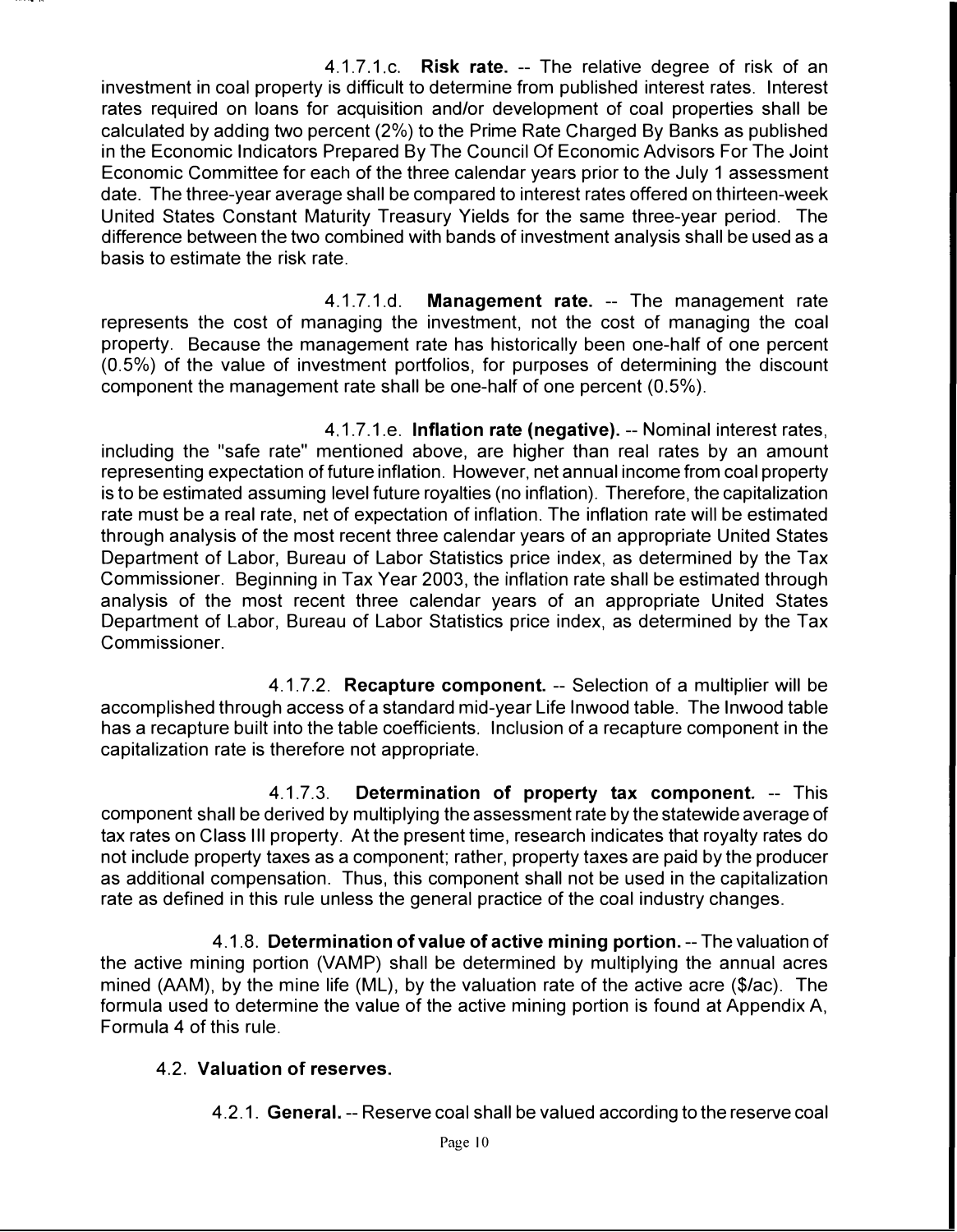valuation model (RCVM). Only data that has been received or otherwise made available and has been entered into the computer system by November  $15<sup>th</sup>$  next succeeding the July 1<sup>st</sup> assessment date shall be used for purposes of the RCVM procedures.

4.2.1.a. The minimum valuation placed on reserves may never be less than a rate of \$5.00 per acre.

4.2.1.b. Any unmineable, mined-out or barren coal shall be valued as part of the reserve coal property and according to the methods described in this section.

4.2.2. **Determination of reserves.** -- The determination of reserve coal beds and quantities on any reserve coal property may be made by use of: taxpayer-supplied information, publicly-available information, audit-derived information, and Geographical Information System (GIS)-derived information.

4.2.3. **Reserve coal valuation model.** -- In order to derive the RCVM portion of the value of reserves in this State. The following procedures shall be used.

4.2.3.1. **Data collection and maintenance procedures** -- The Tax Commissioner shall maintain a Geographic Information System (GIS) which includes the following data sets:

4.2.3.1.a. **Coal Bed Maps:** Coal data including indications of the areal extent, mineable extent, thickness and various quality parameters for each identified coal bed

4.2.3.1.b. **Mine Maps:** Coal Mine operation data indicating the location and other pertinent data of all reporting coal mines currently operating and as many closed mines as possible

4.2.3.1.c. **Prices:** Coal sales information indicating the source location (coal mine), destination (buyer), transportation, and FOB-source price of coal sold from mines in West Virginia

4.2.3.1.d. **Transactions:** Coal property transaction information indicating the terms and locations of leases and sales of coal properties

4.2.3.1.e. **Royalties:** Coal royalty information indicating the location and terms of coal royalty agreements

4.2.3.1.f. **Environmental Conflicts:** Information indicating the general location of potential environmental problems which could impede the permitting of mining operations.

4.2.3.1.g. **Use Conflicts:** Data reflecting oil or gas well location or density, which may affect the cost of mining.

4.2.3.1.h. **Reserve Coal Property Location:** Information indicating the general location of taxable reserve coal property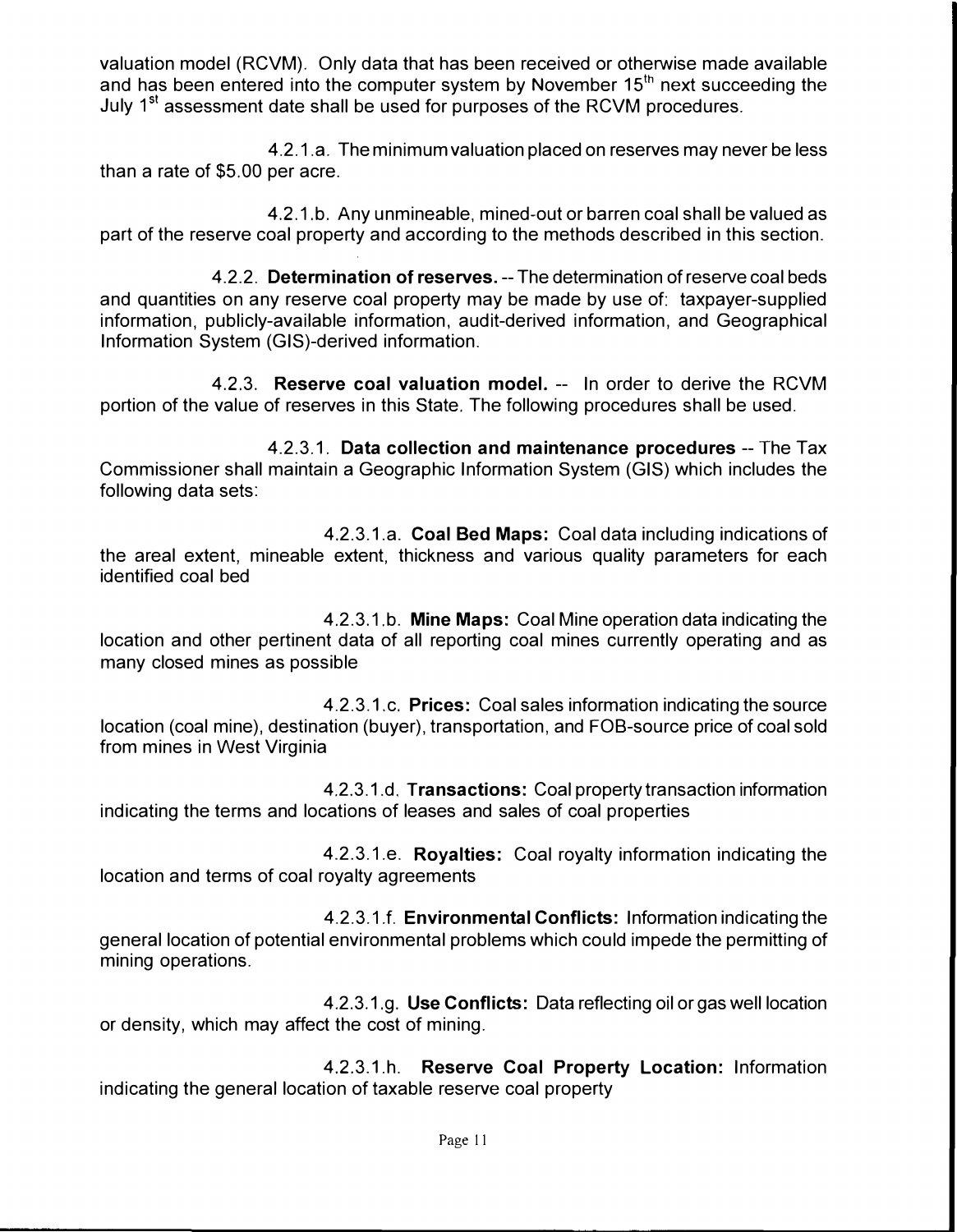4.2.3.1.i. **Production:** Data reflecting coal produced annually by mine and by coal bed.

4.2.3.1.j. **Capitalization rate:** Market data necessary to develop a capitalization rate estimate.

4.2.3.1.k. **Current Active Mine Data:** Active mine data from the Natural Resources Appraisal System.

These data sets shall be used to create maps and tabular data for the determination of reserve coal property value. The data sets and maps shall be managed as specified in Subdivisions 4.2.3.2 through 4.2.3.16 of this rule:

4.2.3.2. **Coal bed maps** -- The Tax Commissioner, together with the West Virginia Geological and Economic Survey, shall develop and maintain a Geographic Information System (GIS) comprised of maps and data files of all reserves in the State of West Virginia providing information concerning:

- Coal bed name
- Thickness
- **BTU** content
- Volatility
- Sulfur

The information shall be obtained from the following sources:

West Virginia Division of Environmental Protection West Virginia Geological and Economic Survey United States Geological Survey United States Energy Information Administration West Virginia Public Service commission Academic institutions Any other sources that come to the attention of the Tax Commission

The maps and data files created shall be updated at least biannually. The maps shall be interpolated from known data points using computer software containing accepted geologic and geographic interpolation procedures as determined by the Tax Commissioner. Map interpolation shall be limited by the resolution of the reserve property location, and in the absence of specific location information, valuation parameters shall default to Districtlevel parameters.

4.2.3.3. **Mine maps** -- The Tax Commissioner, together with the W. Va. Geological and Economic Survey shall maintain data files compatible with the Geographic Information System (GIS) which describe the location, size, and ownership of all reporting coal mines (historic and current) in the State of West Virginia, as available. These files shall include but are not limited to the following:

- Mine location
- Mine name and permit number
- Operator name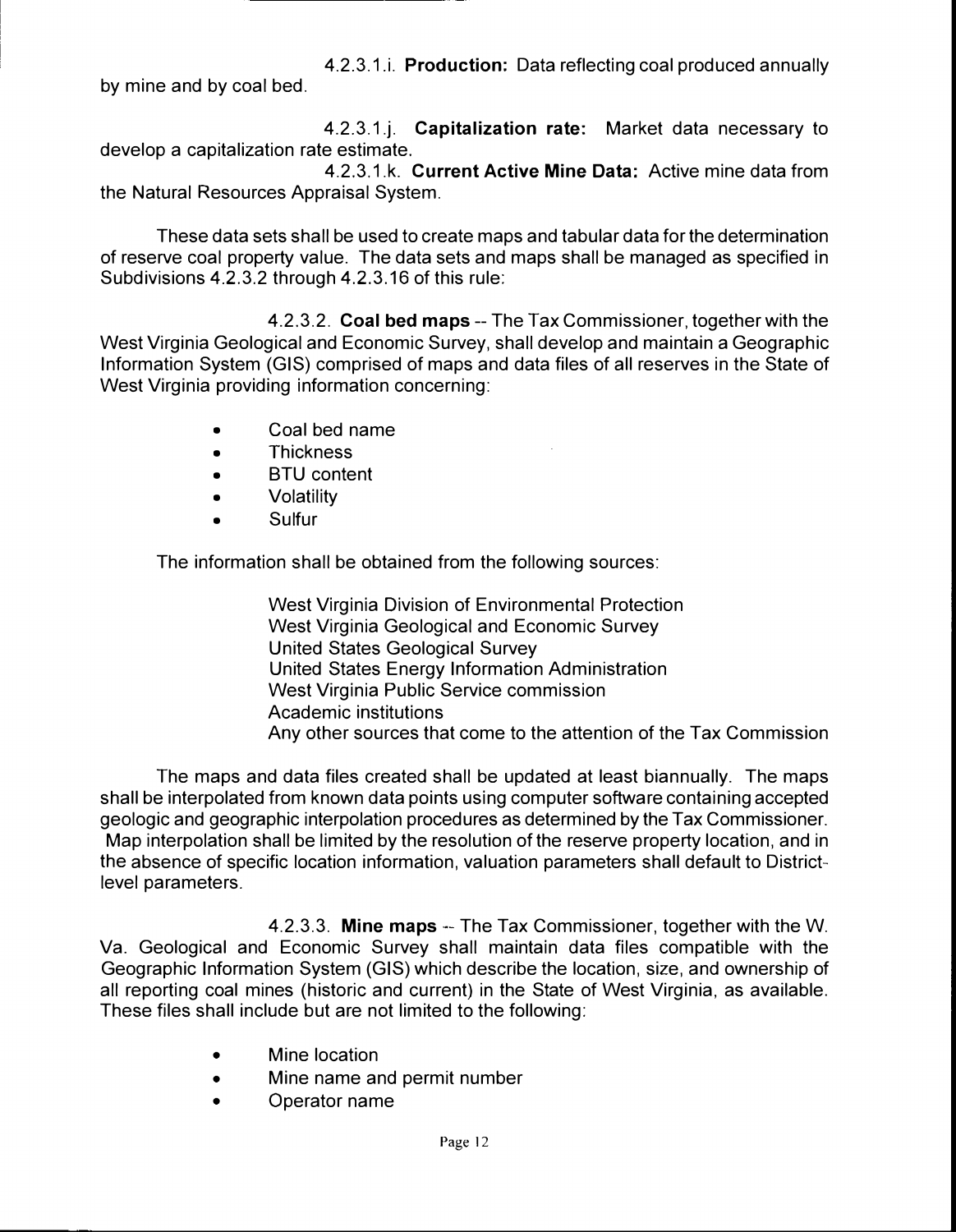- Annual tons mined
- Coal beds mined
- Thickness
- Coal quality (BTU, Ash, Sulfur, Volatility, Moisture)
- Royalty rates
- Coal sales (prices, destination, quantity and quality)

The information shall be obtained from but not limited to the following sources:

West Virginia Division of Environmental Protection Office of Miners' Health, Safety, and Training US Energy Information Administration West Virginia Public Service Commission Any other sources as may come to the attention of the Tax

#### Commission

The maps and data files created shall be updated annually. The maps shall be interpolated from known data points using computer software containing accepted geologic and geographic interpolation procedures as determined by the Tax Commissioner. Map interpolation shall be limited by the resolution of the reserve property location, and in the absence of specific location information, valuation parameters shall default to District-level parameters.

4.2.3.4. **Prices** -- The Tax Commissioner shall maintain data files compatible with the Geographic Information System (GIS) which document the FOB-source price of coal sales throughout the State. These files shall be used to create price maps. These files shall include but are not limited to records and estimates of:

- Coal source: mine location, mine name
- Tons shipped per sale
- Coal bed(s) mined, if listed
- Coal quality: sulfur, BTU, ash, moisture
- Transport mode
- Transport cost, if available
- Prices paid: delivered and FOB-source
- Destination

The information shall be obtained from but not limited to the following sources:

US Energy Information Administration West Virginia Public Service Commission Any other sources as may come to the attention of the Tax

## Commission

The Commissioner shall use this data to create an overall FOB-source price trend map and for individual coal beds, for the state of West Virginia. The data shall also be used to determine overall sulfur and BTU adjustment factors by an annual survey of the market to determine price adjustments required by major purchasers of coal, attributable to BTU and sulfur content.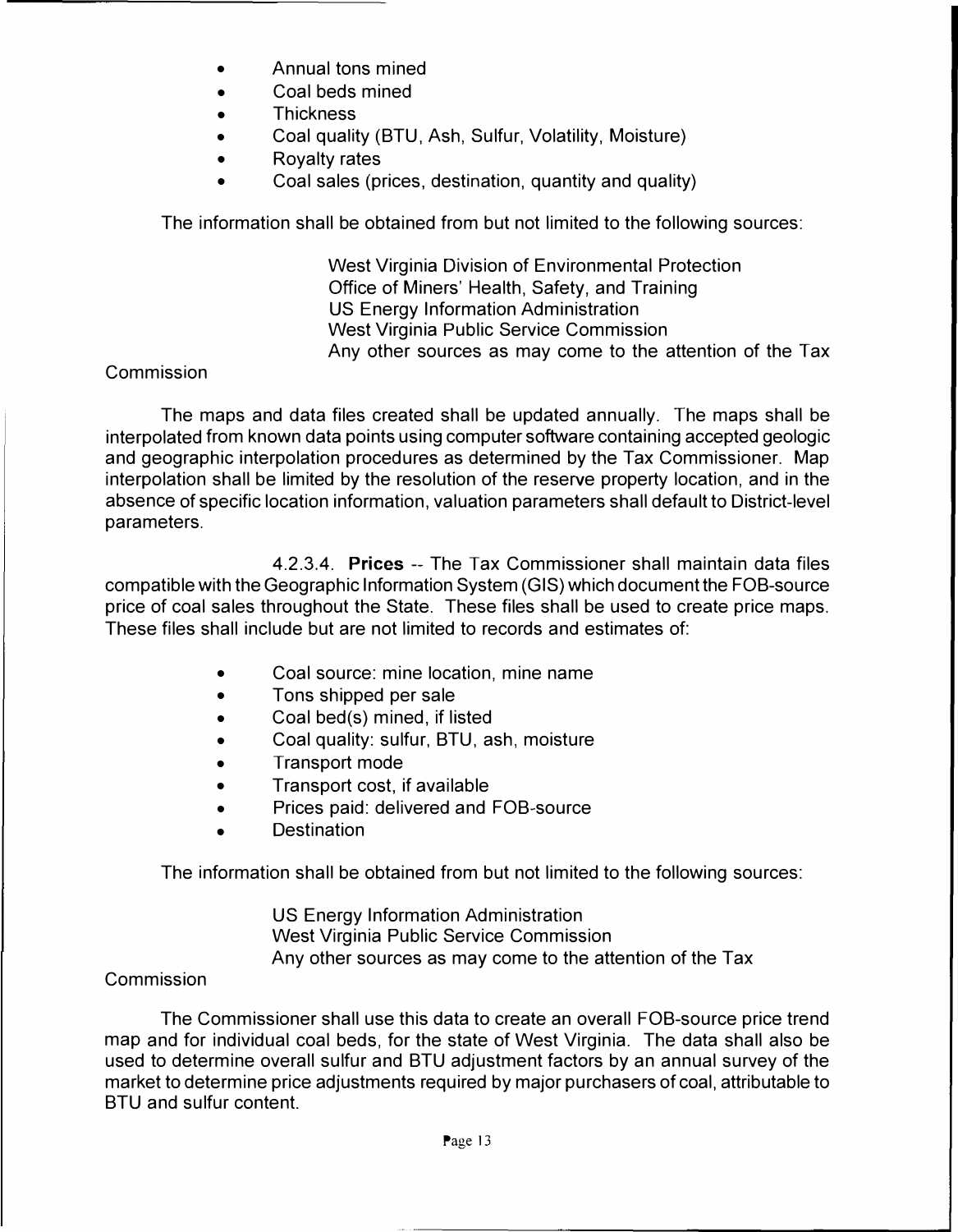The maps and data files created shall be updated at least biannually, using the most recent three (3) calendar years of published data. The maps shall be interpolated from known data points using computer software containing accepted geologic and geographic interpolation procedures, as determined by the Tax Commissioner. Map interpolation shall be limited by the resolution of the reserve property location, and in the absence of specific location information, valuation parameters shall default to District-level parameters.

4.2.3.5. **Transactions** -- The Tax Commissioner shall maintain data files compatible with the Geographic Information System (GIS) which describe the terms, location, size, coal beds, and grantor/grantee of all coal property leases, sales, and permit applications in the State of West Virginia, as available. These transaction files shall be used as:

- An indication of the location and extent of the general interest in coal by ascertaining the number of transactions surrounding a property (leases, sales, and permits). These data shall be incorporated in the GIS; and
- A subset of the lease documents shall be verified by contacting the lessee and/or lessor and used to create the GIS royalty trend map.

The maps and data files created shall be updated at least biannually. The maps shall be interpolated from known data points using computer software containing accepted geologic and geographic interpolation procedures, as determined by the Tax Commissioner. Map interpolation shall be limited by the resolution of the reserve property location, and in the absence of specific location information, valuation parameters shall default to District-level parameters.

4.2.3.6. **Royalties** -- The Tax Commissioner shall maintain data files compatible with the Geographic Information System (GIS) which describe the terms, location, grantor, grantee, identified coal beds, identified mining method, and the term and royalty rates of leases/coal royalty agreements. Values shall be maintained as a percentage per FOB-source price.

The maps and data files created shall be updated at least biannually. The maps shall be interpolated from known data points using computer software containing accepted geologic and geographic interpolation procedures, as determined by the Tax Commissioner. Map interpolation shall be limited by the resolution of the reserve property location, and in the absence of specific location information, valuation parameters shall default to District-level parameters.

4.2.3.7. **Environmental conflicts** -- The Tax Commissioner shall maintain data files compatible with the Geographic Information System (GIS) which provide general information concerning environmental restrictions and impediments to mining of coal. This data shall be incorporated into the GIS. Information shall be obtained from the following sources.

> West Virginia Division of Environmental Protection West Virginia Division of Natural Resources West Virginia Geological and Economic Survey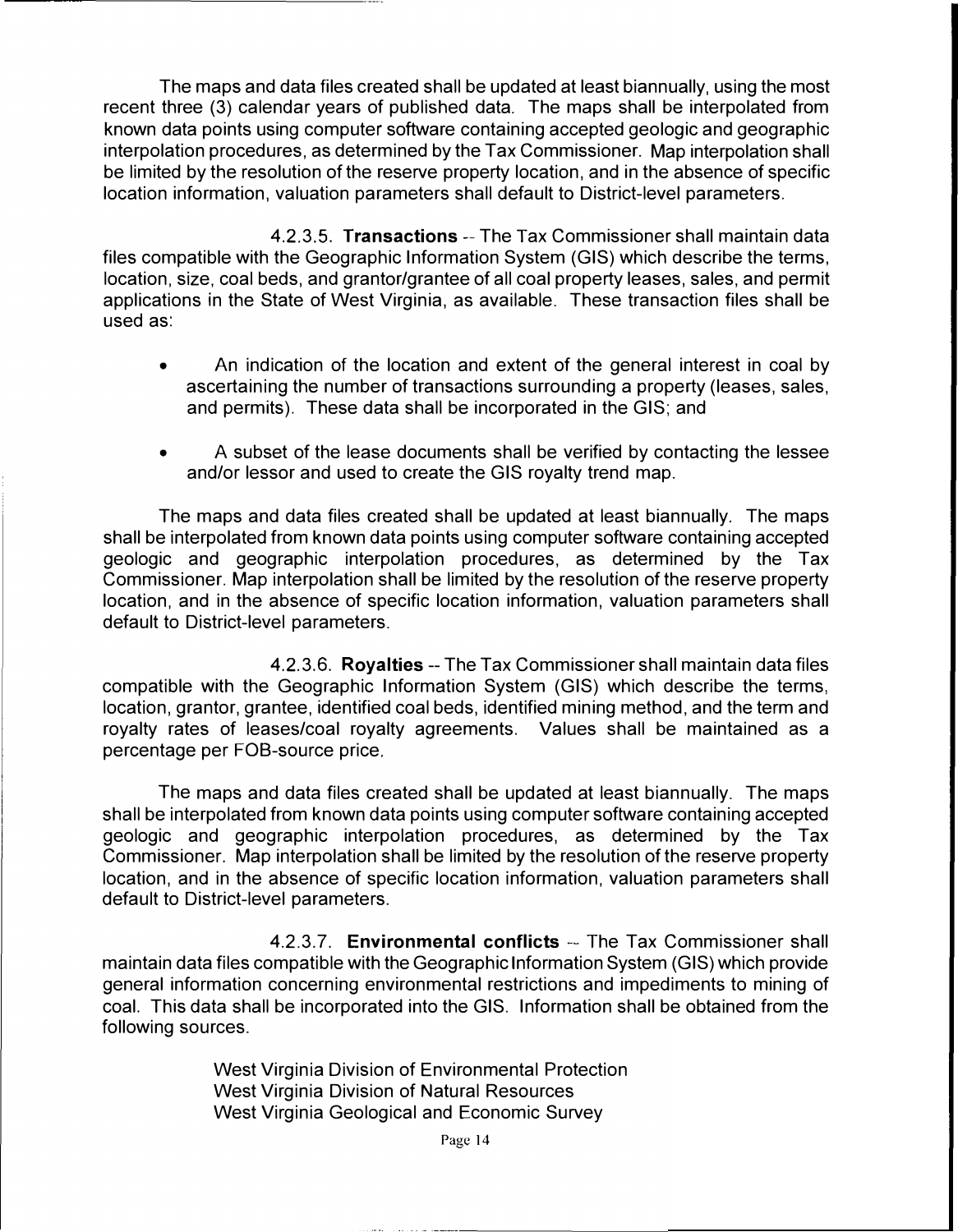#### United States Department of the Interior Any other sources that may come to the attention of the Tax Commission

The maps and data files created shall be updated when necessary, as determined by the Tax Commissioner. The maps shall be interpolated from the known data points using computer software containing accepted geologic and geographic interpolation procedures, as determined by the Tax Commissioner. Map interpolation shall be limited by the resolution of the reserve property location, and in the absence of specific location information, valuation parameters shall default to District-level parameters.

4.2.3.8. **Use Conflicts** -- The Tax Commissioner shall maintain data files compatible with the Geographic Information System (GIS) which specify the location of all gas and oil wells in the state. This data shall be used to correlate historical resource use with potential cost impediments for mining. Sources for this information are the West Virginia Geological and Economic Survey and the West Virginia Division of Environmental Protection, Office of Oil and Gas.

The maps and data files created shall be updated at least biannually. The maps shall be interpolated from known data points using computer software containing accepted geologic and geographic interpolation procedures, as determined by the Tax Commissioner. Map interpolation shall be limited by the resolution of the reserve property location, and in the absence of specific location information, valuation parameters shall default to District-level parameters.

4.2.3.9. **Reserve coal property location** -- The Tax Commissioner shall maintain files compatible with the Geographic Information System (GIS) which describe the general location, size, and ownership of all reserve properties in the State of West Virginia. These files shall include but are not limited to:

- The geographic location (Latitude and Longitude of at least one point the geographic location of the property) In the absence of an identifying the general location of the property) identifying location the valuation procedures shall be based on identifying descriptive data such as coal bed name to obtain tax district average values for all pertinent valuation parameters. In the absence of identified coal bed names, the valuation procedures shall be based on the prime coal bed for the District
- The names of coal beds located on the property. In the absence of identified coal bed names the valuation procedures shall be based on the prime coal bed for the District
- The size in acres of the property
- The size in acres of each known coal beds
- The fractional interest of undivided ownership, if available
- The name and address of all owners of record, if available
- Any known previous mining of any coal bed which could affect the use of the property
- Any known current or proposed mining activity affecting the property

The maps and data files created shall be updated annually. The maps shall be interpolated from known data points using computer software containing accepted geologic and geographic interpolation procedures, as determined by the Tax Commissioner. Map interpolation shall be limited by the resolution of the reserve property location, and in the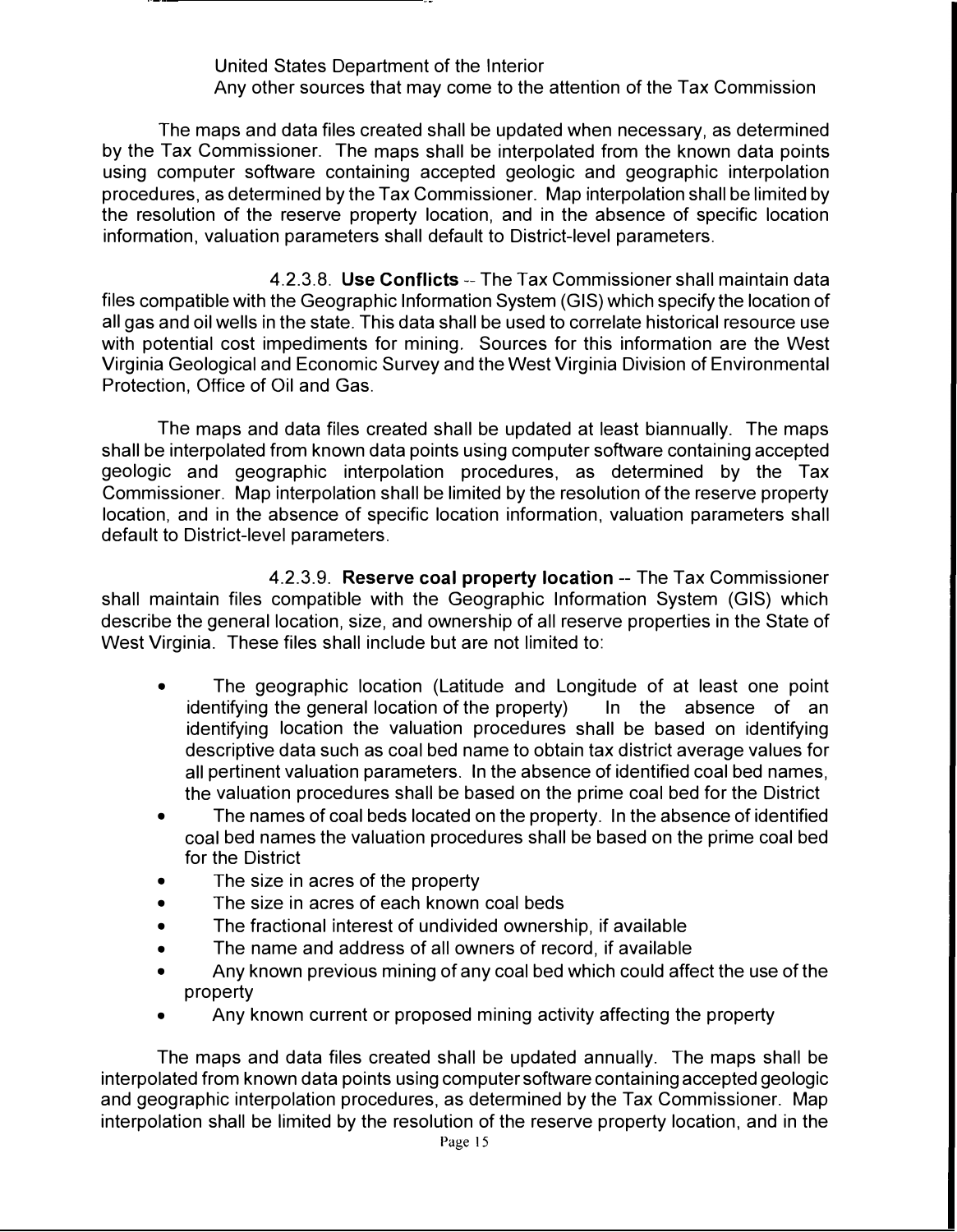absence of specific location information, valuation parameters shall default to District-level parameters.

4.2.3.10. **Production files** -- The Tax Commissioner shall maintain data files compatible with the Geographic Information System (GIS) which compile the annual tons of coal produced from all reporting mines. The production files shall be maintained by permit number and shall be used to indicate mineability of specific coal beds, over- and under-mining of specific coal beds and to calculate remaining tonnage. These files shall be based on coal bed-specific production subsequent to 1980, and on the allocation of production and depletion from the best available information for all known (reported) mines prior to 1981. The sources for this data include but are not limited to:

- West Virginia Department of Tax and Revenue
- West Virginia Office of Miners' Health, Safety, and Training

4.2.3.11. **Capitalization rate file** -- The Tax Commissioner shall maintain data files containing financial and market information to be used to develop the capitalization rate estimate for coal property financing. These files shall include information enabling the development of a capitalization rate as described in Subsection 4.1 of this rule.

4.2.3.12. **Active mine data** -- The Tax Commissioner shall maintain data files reflecting information used to appraise Active mining property. These files shall include information enabling the valuation of Active mining property as described in Subsection 4.1 of this rule.

4.2.3.13. **Reserve coal property coal bed(s) to be valued** -- The Tax Commissioner shall determine the name of each coal bed occurring at the reserve property location (either from property descriptive data or, in absence of specific information, by comparing the property with the GIS maps). In all cases the property data shall be compared to the GIS maps and conflicts shall be resolved either by revising the coal bed maps or by revising the coal bed data contained in the property record file.

4.2.3.14. **Reserve coal property coal quantity** -- The Tax Commissioner shall determine the quantity of reserves by multiplying the thickness (in feet) of each coal bed at a GIS location by the areal extent of a coal bed (coal bed file) by 1800 tons per acre foot by the typical recovery rate for each coal bed at a GIS location. The reserve tonnage for each coal bed thus determined shall be adjusted as follows:

| Over- or Under-Mining                             | Percent of Subject Coal Bed<br>Over- or Under-Mined | Percent of Subject Coal Bed<br><b>Considered Mineable</b> |
|---------------------------------------------------|-----------------------------------------------------|-----------------------------------------------------------|
| <b>Immediately Below</b>                          | 10 to 20 %                                          | 50 %                                                      |
| <b>Immediately Below</b>                          | 20 to 50 %                                          | 25%                                                       |
| <b>Immediately Above</b>                          | 20 to 50 %                                          | 75%                                                       |
| Immediately Above and<br><b>Immediately Below</b> | <b>Over 50%</b>                                     | $0\%$                                                     |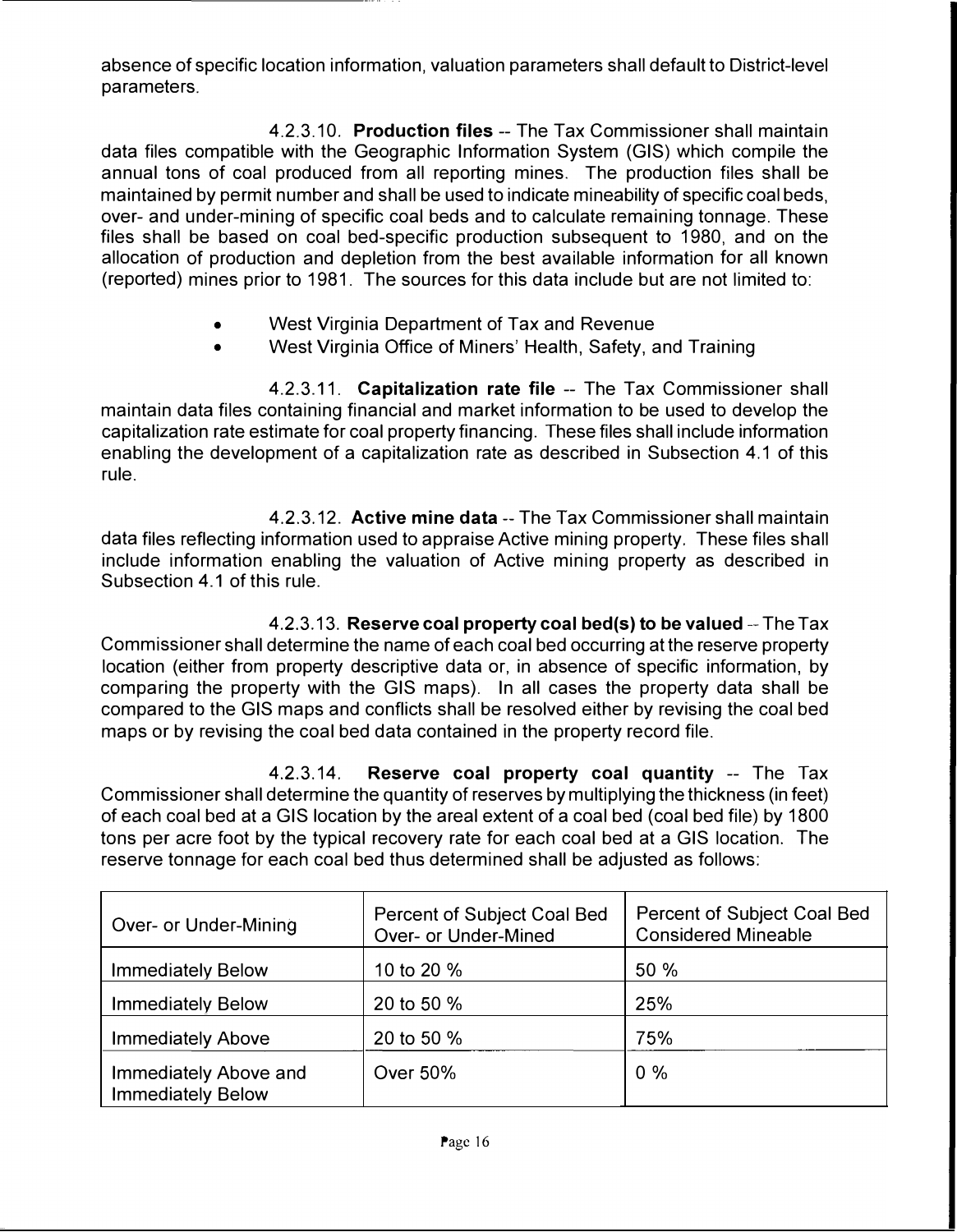4.2.3.15. **Clean coal recovery rate** -- Using the GIS coal bed maps, the GIS historic production files, and the current mining files, the Tax Commissioner shall calculate the recovery rate for each coal bed at all mapped locations. This recovery rate shall be used to determine mineable tonnage and mineable BTU.

4.2.3.16. **Reserve coal property prime coal bed** -- The Tax Commissioner shall determine the prime coal bed at a location as follows:

- The stratigraphically-highest coal bed which is also the thickest of all coal beds greater than or equal to 30 inches;
- which has been or is currently being mined within the general area of the subject location; and
- which contains sufficient mineable tons to sustain mining for two (2) years in a specified area at the average rate of mining in the bed, in the general area, for the most recent three (3) calendar years; Provided, That if an average rate of mining in the bed cannot be determined, a default rate of 100,000 tons per year shall be used.

If the property is too small (less than or equal to 10 acres) to specifically estimate a prime coal bed, then the prime coal bed shall be considered to be the prime coal bed of the general area, as determined by the procedure referenced above.

4.2.3.17. **Reserves coal bed valuation factors** -- The Tax Commissioner shall determine a valuation factor for each coal bed at a location as follows:

4.2.3.17.a. **Market interest factor** -- The Tax Commissioner shall assign a relative market interest factor based upon market transaction GIS maps. Based on geostatistical analysis of the correlation between transaction density and mining activity a factor of from 20 to 80 will be assigned each property.

4.2.3.17.b. **Market mineability factor** -- The Tax Commissioner shall assign a market mineability factor based upon the history of mining in the area of a property, within a radius to be determined biannually by geostatistical analysis. A factor will be assigned as follows:

- no record of mining factor of 80
- mining in area only between 1974 and 1983 factor of 40
- mining in area prior to 1974 and continuing to present factor of 20

4.2.3.17.c. **Prime coal bed factor** -- The Tax Commissioner shall assign a prime coal bed factor to coal beds occurring on a property as follows:

- if a coal bed does not receive a prime coal bed designation factorof 80
- if a coal bed receives prime coal bed designation Page 17 factor of 20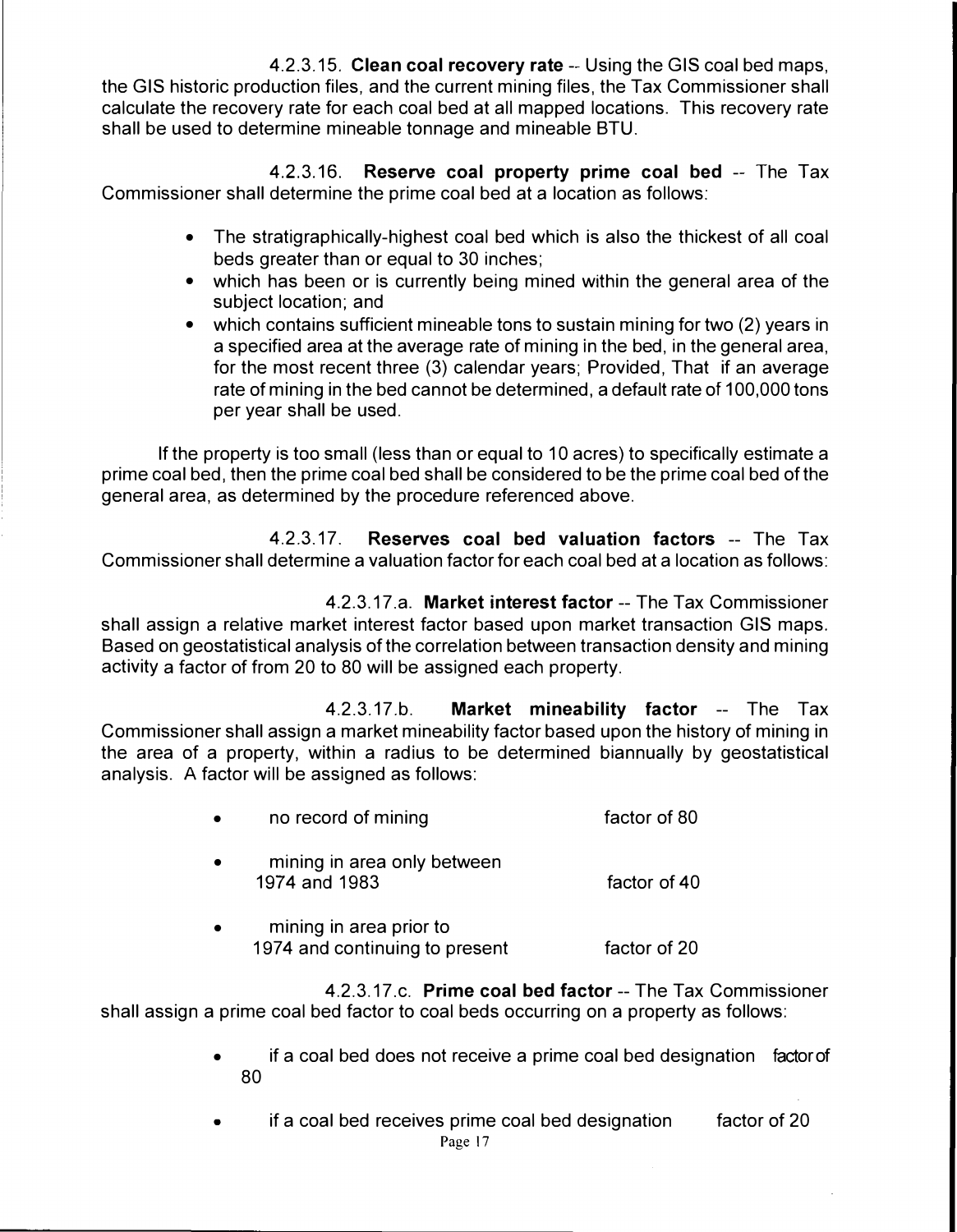4.2.3.17.d. **Environmental factor** -- The Tax Commissioner shall assign an environmental factor to each coal bed occurring on the property as follows:

| $\bullet$ | identified environmental problem which would<br>significantly preclude mining | factor of 80 |
|-----------|-------------------------------------------------------------------------------|--------------|
| $\bullet$ | identified environmental problem which would<br>significantly impede mining   | factor of 40 |
| $\bullet$ | identified environmental problem which may affect<br>mining                   | factor of 20 |

• no identified environmental problem affecting mining at a location factor of 0

4.2.3.17.e. **Use conflict factor--** The Tax Commissioner shall assign a use conflict factor for each coal bed occurring on a property based on geostatistical analysis of distribution of oil and gas wells compared to the distribution of active coal mines, to be performed biannually. A factor ranging from 0 to 80 will be assigned based on the results of the analysis.

4.2.3.17.f. **Volatility factor** -- The Tax Commissioner shall assign a volatility factor based on the volatility content (using the coal bed characteristics GIS maps and data files) for each coal bed occurring on the property as follows:

| volatility less than or equal to 17% | factor of 80 |
|--------------------------------------|--------------|
|                                      |              |

• volatility greater than 17% factor of 0

4.2.3.17.g. **Coal bed index factor** -- This factor shall be assigned to each coal bed and expressed as the sum of all the factors referenced above, divided by three and rounded to the nearest value of 20, 40 or 80. This factor shall be used as the exponent "t" for each coal bed, in the present worth formula as described in the following Subdivision 4.2.3.18.

4.2.3.17.h The Commissioner shall conduct studies biannually to determine components affecting the various factors set forth in this subdivision and the preliminary results shall be filed for public comment in the State Register on or before July 1<sup>st</sup> of the year in which the studies are conducted. Public comment on the studies shall be accepted until August 1<sup>st</sup> of that year, and the final results to be used shall be issued on or before the immediately following September 1<sup>st</sup> and published in the State Register.

4.2.3.18. **Valuation of individual coal beds per reserve coal property** -- The factors to be used by the Tax Commissioner to determine the present value per acre of individual coal beds on reserve coal properties are as follows: coal price per million BTU (\$/mmBTU), royalty rate (Roy), BTU and sulfur adjustment factor [1 (  $B$ TU  $+$  \_S)], current market value of one BTU [(1/(1+I)<sup>(t+0.5)</sup>)X(1/10<sup>6</sup>)], BTU content (BTU), two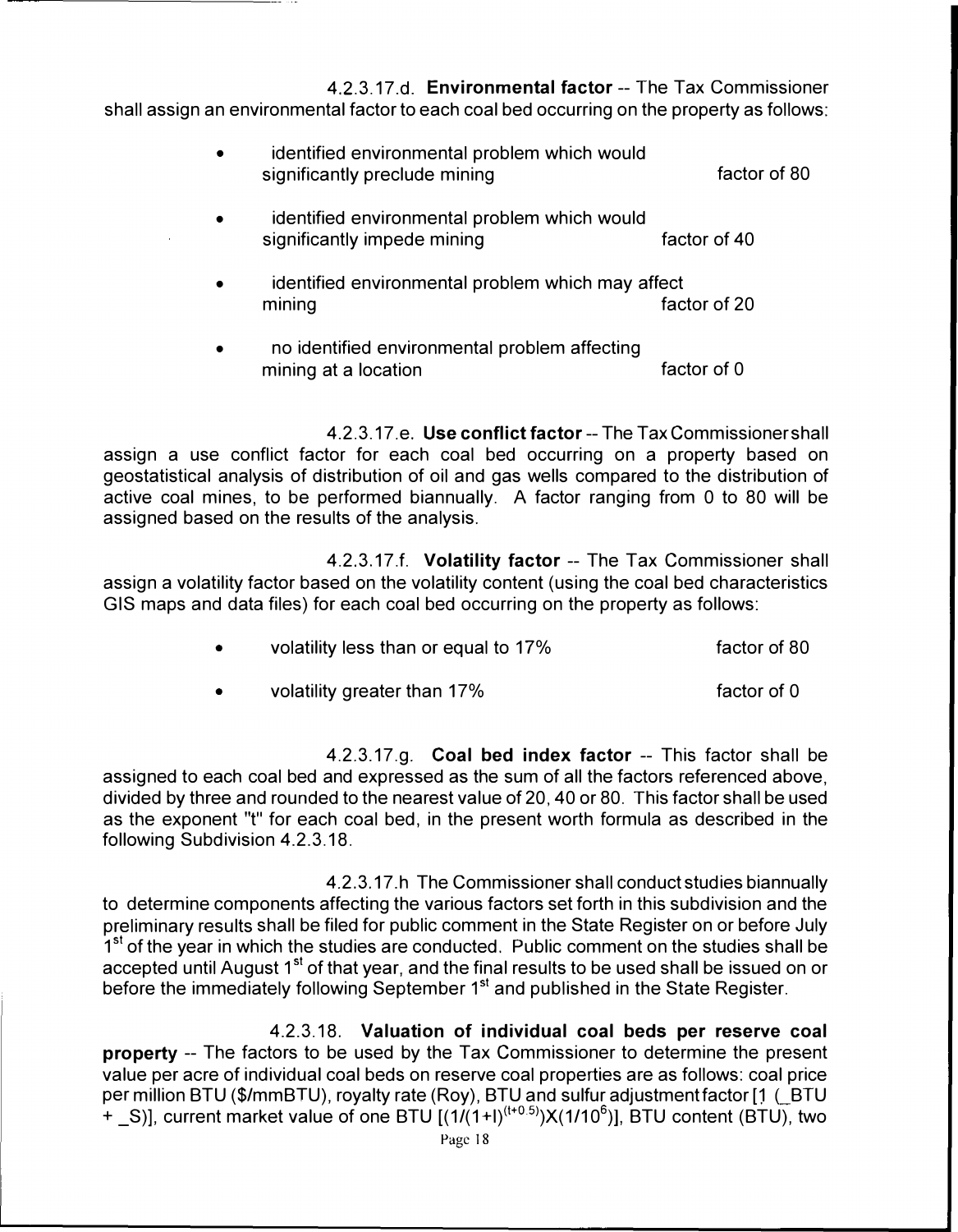thousand lbs. per ton (2000), 1800 tons per acre foot (1800), clean coal recovery rate (RR), and thickness in feet (Thk). The formula used in determining the present value per acre per bed (\$/ac/bed) is found at Appendix A, Formula 6 of this rule.

4.2.3.18.a. A narrative version of this formula is as follows:

The base market location value is the starting point of the valuation. The base market location value for a location shall be determined by multiplying the coal price per million BTU for a location (\$/mmBTU) by the royalty rate (Roy) for the location.

A current market location value is then calculated for each coal bed, by multiplying the base market location value by a BTU and sulfur adjustment factor  $[1 \ (B T U + B)]$  for each coal bed at a location.

The present value of one BTU of each coal bed at a location is then calculated by multiplying the current market location value by 1/ million (1/10<sup>6</sup>), and then multiplyin<u>g</u> the resulting product by the standard mid year present worth factor calculated as  $1/(1+1)^{(t+0.5)}$ where:

- the discount rate is "I"
- the valuation factor is the exponent "t"

Yielding the present value per acre of a coal bed on a property.

The present value per coal bed per property at a location is determined by:

- multiplying the present value of one BTU, by the BTU per pound of a coal bed at a location, then
- multiplying by 2000 pounds per ton, then
- multiplying by 1800 tons per acre foot, then
- multiplying by the clean coal recovery rate for the coal bed at the location, and then
- multiplying by the thickness of the coal bed at the location, and
- multiplying the present value per acre by the reserve acres of each coal bed at the location

4.2.3.19. **Determination of aggregate value** -- The aggregate value of all unmined coal in West Virginia shall be determined by multiplying the average coal price by, the average royalty rate by the annual production, divided by the capitalization rate. The formula used to determine the aggregate value is found at Appendix A, Formula 7 of this rule.

4.2.3.20. **Determination of aggregate active value--** The aggregate active value shall be determined by summing all of the values of active acres on active mining properties for which returns have been timely filed and for which data has been entered into the computer system no later than the November  $15<sup>th</sup>$  next succeeding the July 1<sup>st</sup> assessment date.

4.2.3.21. **Determination of aggregate reserve value** -- The aggregate reserve value shall be determined by subtracting the aggregate active value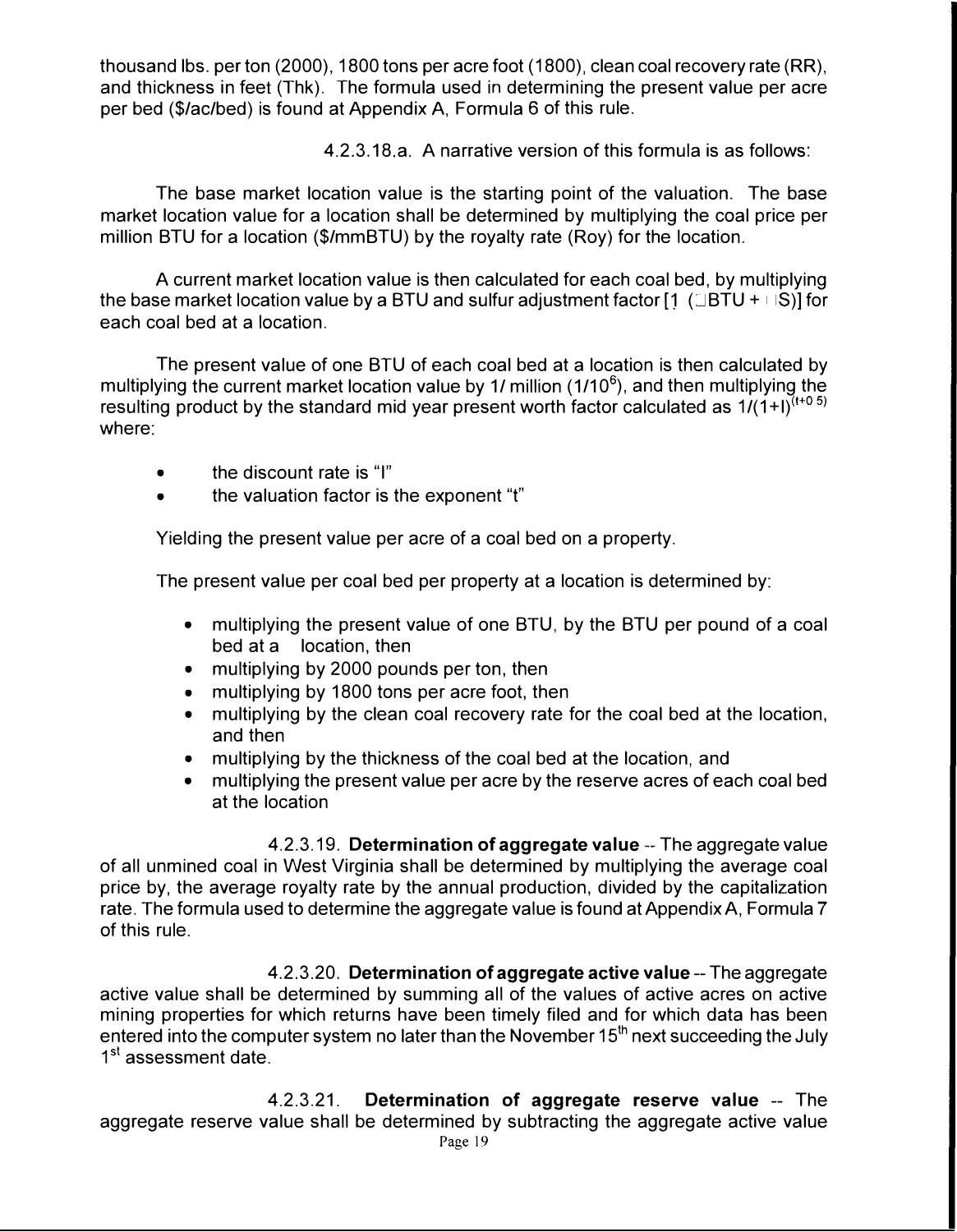4.2.3.22. **Final RCVM valuation procedures** -- The Tax Commissioner shall determine the final RCVM value of a coal bed as follows:

4.2.3.22.a. The sum of all the individual property coal bed values throughout the state is calculated to yield the aggregate reserve index. The aggregate reserve value is then divided by the aggregate reserve index yielding the aggregate ratio.

4.2.3.22.b. The coal bed index is multiplied by the aggregate ratio, yielding the adjusted coal bed value.

4.2.3.22.c. The total value of each individual property is determined by summing all the adjusted individual coal bed values for the property.

4.3. **Valuation of unmineable coal properties.** -- Unmineable coal shall be valued under one of the following circumstances:

4.3.1. Properties in which each and every coal bed is unmineable or where each bed is partially unmineable and the remaining portion is mined out, shall be valued at a rate of five dollars (\$5.00) per deed acre; and

4.3.2. Properties in which an acre or more of unmineable coal coexists with mineable coal in any bed, shall be valued at a rate of five dollars (\$5.00) times the amount of unmineable acreage in the bed containing the least amount of unmineable acreage.

4.4. **Valuation of mined-out coal properties.** Mined-out coal property shall be valued under one of the following circumstances:

4.4.1. Properties in which each and every coal bed is completely mined-out, shall be valued at a rate of one dollar (\$1.00) per deed acre; and

4.4.2. Properties in which an acre or more of mined-out coal coexists with mineable coal in any bed, shall be valued at a rate of one dollar (\$1.00) times the amount of mined-out acreage in the bed containing the least amount of mined-out acreage.

4.5. **Valuation of barren coal properties.** Barren coal properties shall be valued under one of the following circumstances:

4.5.1. Properties in which each and every coal bed is completely barren shall be valued at a rate of one dollar (\$1.00) per deed acre; and

4.5.2. Properties in which an acre or more of barren coal coexists with mineable coal in any bed, shall be valued at a rate of one dollar (\$1.00) times the amount of barren acreage in the bed containing the least amount of barren acreage.

4.6. **Total coal appraisal.** -- The total coal appraisal for any coal property is the sum of the value for all active acres, all reserve acres and proper administrative values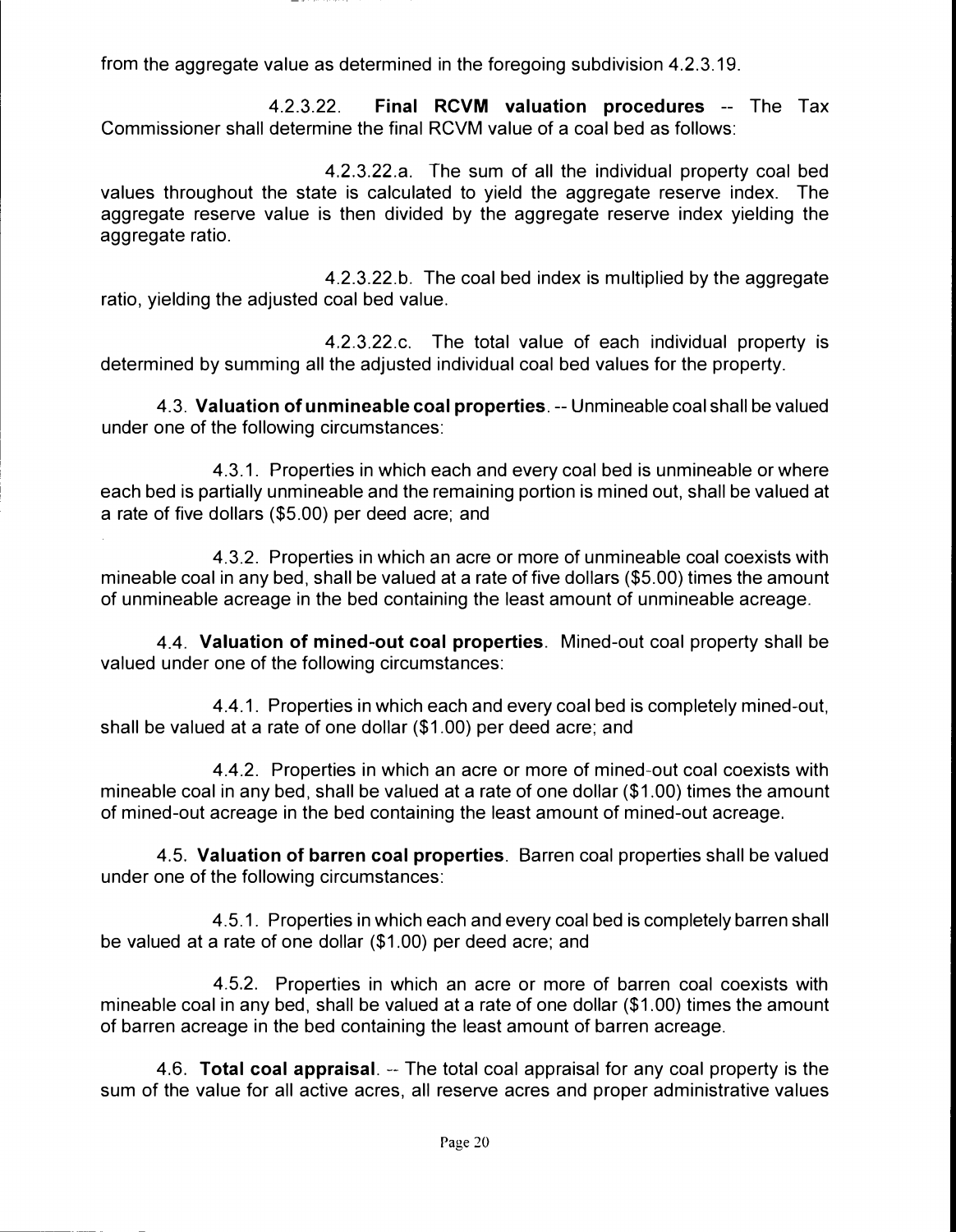calculated for unmineable, mined-out, and barren acreage. The total amount of coal acres valued for any properties shall not be less than the amount of deed acres.

4.7. **Leasehold interests.** -- This rule generally attributes the value of coal to the owner of the coal property. In those circumstances where the owner of the property is subject to a lease requiring the owner to permit mining at royalty rates substantially below current market rates, the owner may petition the Tax Commissioner to attribute a portion of the value of the coal determined by this rule to the leaseholder.

4.8. **Farm properties.** -- The coal rights, that are part of a "fee" estate where the use of the surface has qualified for farm use appraisal, shall be valued as described in the Division=s rule, Valuation of Farmland and Structures situated thereon for Ad Valorem Property Tax Purposes, 110 C.S.R. 1A.

4.9. **Property reports.** -- On or before August 1st of each year the producer is required to file an Annual Appraisal Report for Production of Coal with the Tax Commissioner with acknowledgement to the coal owners and the county assessors of the counties in which the mine is located. On or before August 16th of each year, the coal owner of any property that is part of a permitted mining operation under lease is required to file an Annual Appraisal Return for Reserve Mineral Properties with the Tax Commissioner. Owners of other coal properties may file an Annual Appraisal Return for Reserve Mineral Properties, on or before September 16th, with the Tax Commissioner; otherwise the properties shall be valued using the best available information.

4.10. **Confidentiality** -- All information provided by or on behalf of a natural resources property owner or by or on behalf of an owner of an interest in natural resources property to any state or county representative for use in the valuation or assessment of natural resources property or for use in the development or maintenance of a legislatively funded mineral mapping or geologic information system is confidential. The information is exempt from disclosure under provisions of West Virginia Code §29B-1-4, and shall be kept, held, and maintained confidential except to the extent the information is needed by the State Tax Commissioner to defend an appraisal challenged by the owner or lessee of the natural resources property subject to the appraisal: Provided, That this section may not be construed to prohibit publication or release of information generated as part of the minerals mapping or geologic information system, whether in the form of aggregated statistics, maps, articles, reports, professional talks, or otherwise presented in accordance with generally accepted practices and in a manner so as to preclude the identification or determination of information about particular property owners.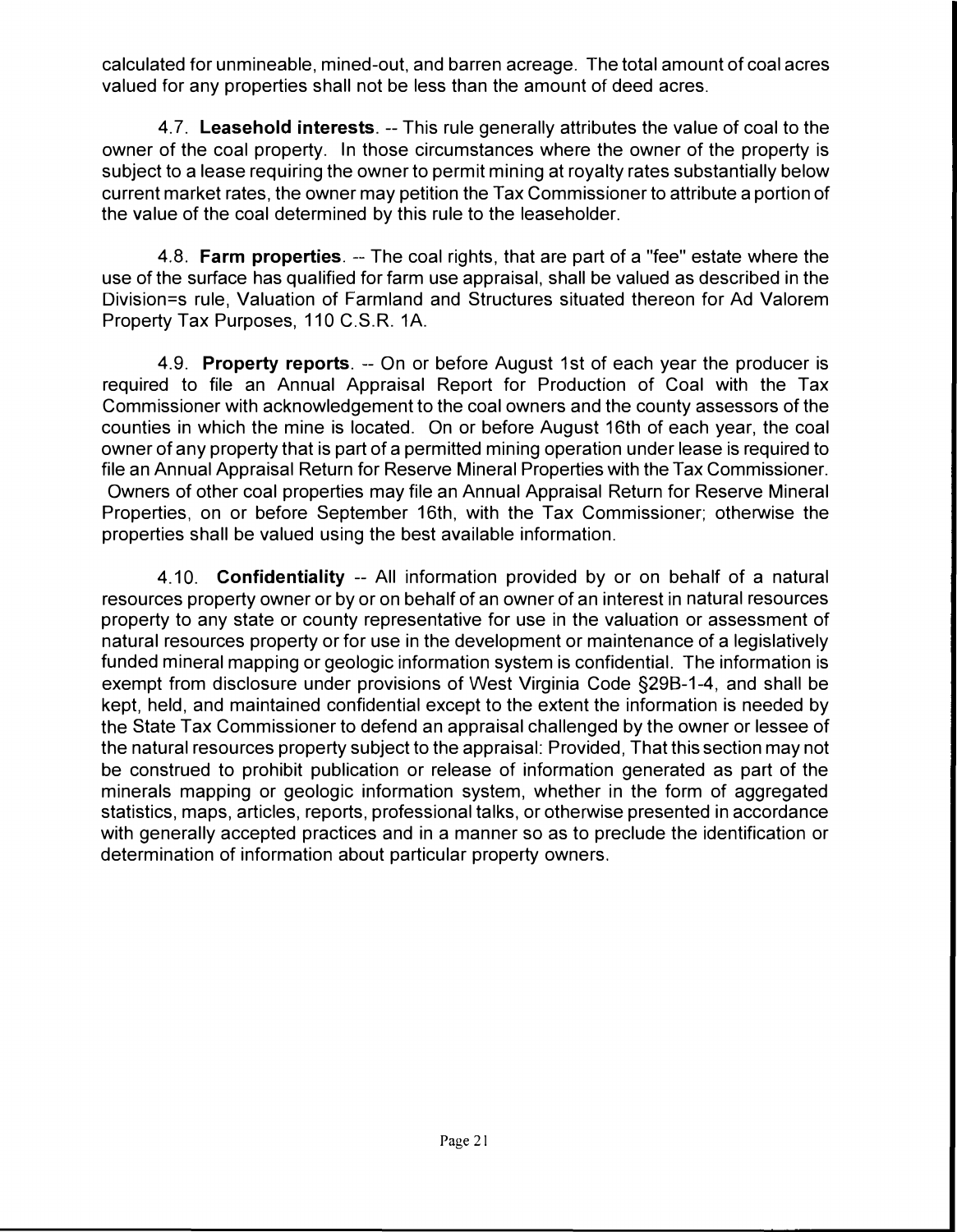## **Formula 1**

Annual Acres Mined = \_\_\_\_\_Annual Production\_

Ave. Thickness X 1800 X Clean coal recovery rate

#### **Formula 2**

1800 tons/ac.ft.= $(62.4 \text{ lbs}.\text{water/ft}^3)$ x $(1.32 \text{ lbs}.\text{coal/1 lb}.\text{water})$ x $(43,560 \text{ ft}^2/\text{acre})$ x $(1 \text{Thk})$ 2000 lbs./ton

WHERE: Thk = 1 foot thickness

## **Formula 3**

*\$lac* ::;f(Thk)x(1800)x(RR)x(SRoy)x(SCM)x(M)]+[(Thk)x(1800)x(RR)x(MRoy)x(MCM)x(M)] ML

Where:  $$/ac = appraisal rate per acre$ 

Thk  $=$  coal thickness in feet 1800 $=$  1800 tons per acre foot  $RR = clean coal recovery rate$  $S$ Roy = steam coal royalty rate SCM = decimal representing percent of coal sold to steam market  $M = net present value multiplier$ Thk  $=$  coal thickness in feet  $MRoy = Metallurqical coal rovalty rate$  $MCM =$  decimal representing percent coal sold to metallurgical market  $ML =$  mine life in years

## **Formula 4**

 $VAMP = (AAM) X (ML) X ($/ac)$ 

Where:  $VAMP = value of active mining portion$  $AAM =$  annual acres mined

 $ML =$  mine life in years

\$/ac = value per active acre

# **Formula 5**

tons =  $(Thk) X (ac.) X (1800) X (RR)$